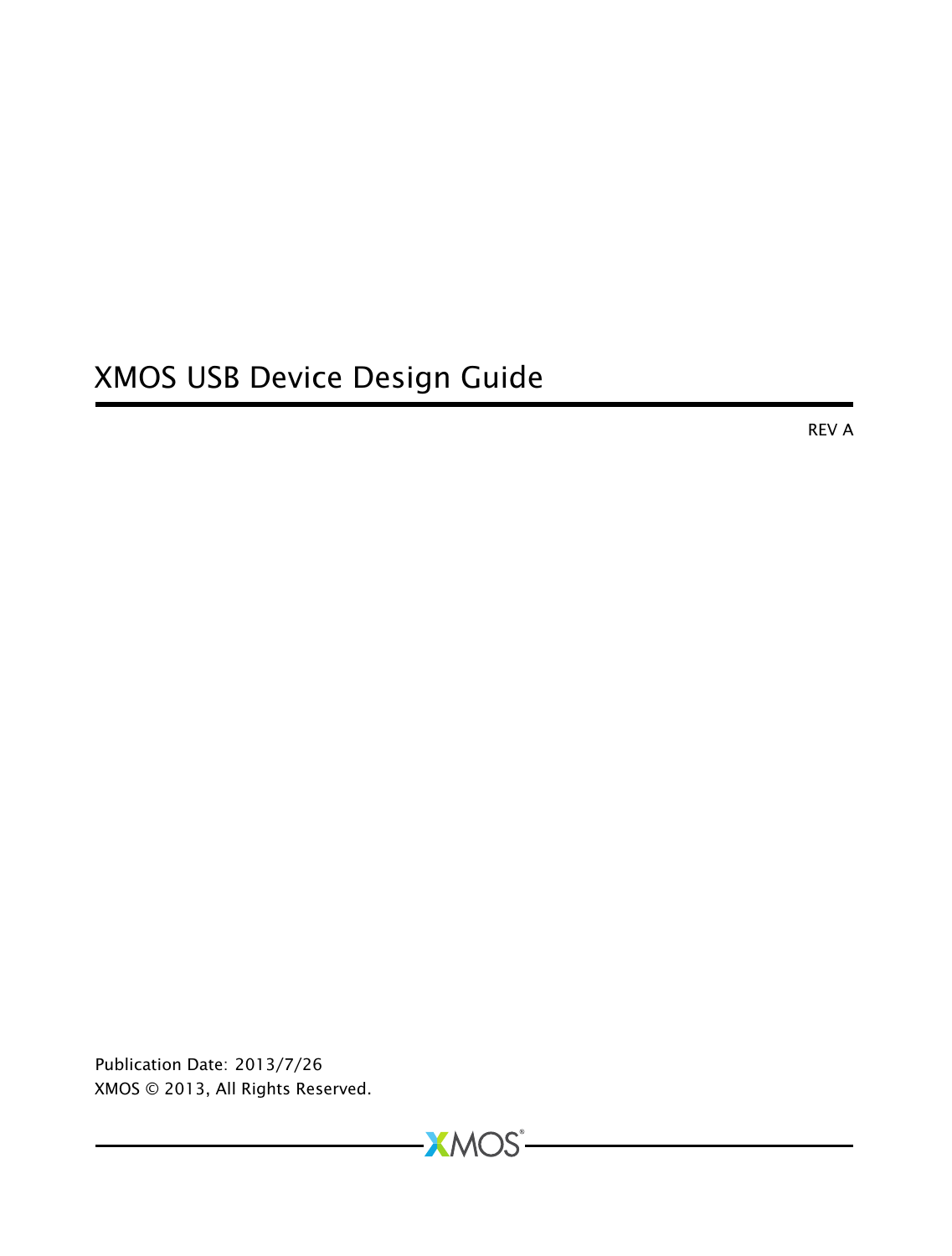#### SYNOPSIS

This document is a design guide for using the XMOS USB Device (XUD) Library to create both Full and High Speed USB 2.0 devices on the XMOS xCORE devices.

 $-MOS$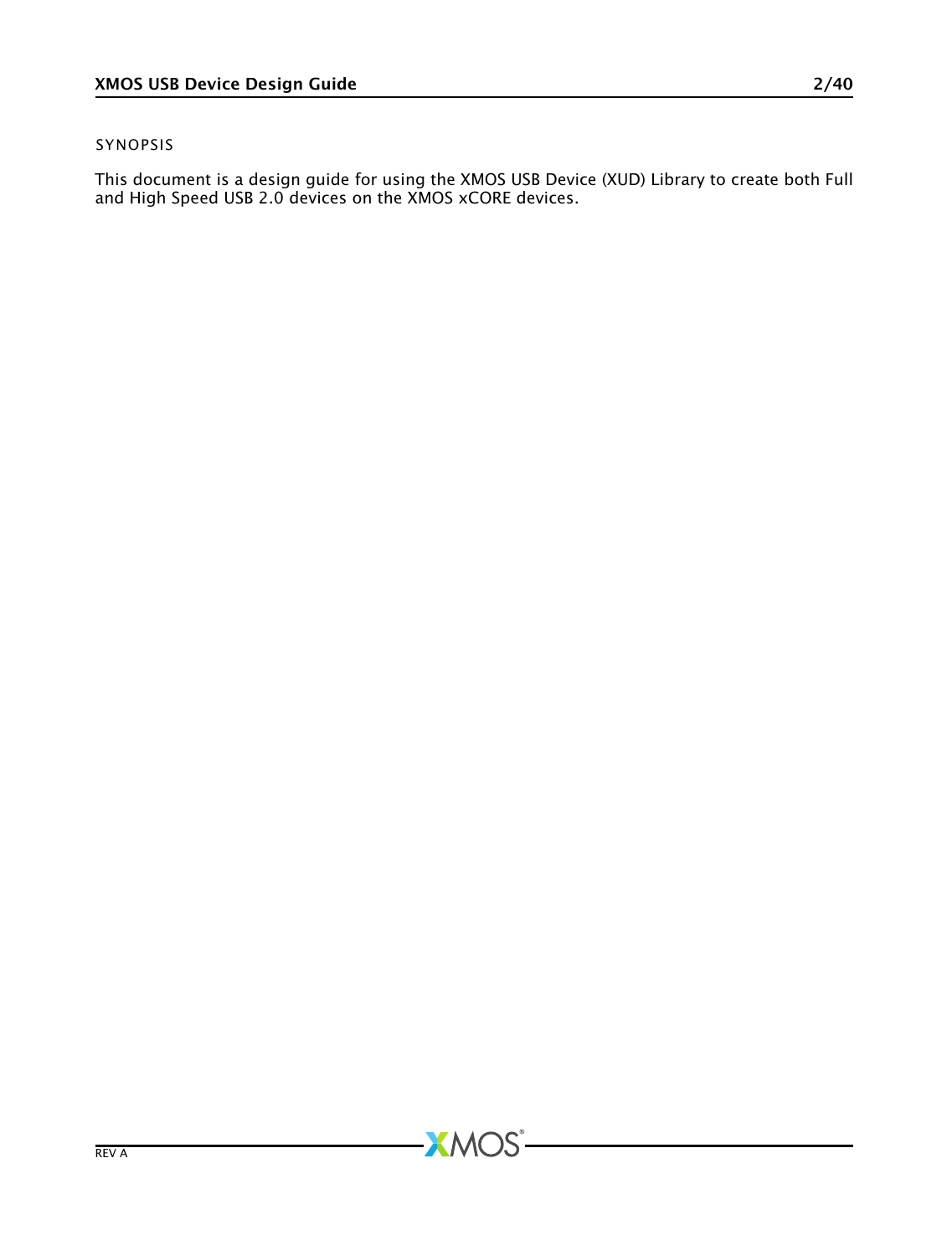# Table of Contents

| 1  | <b>Overview</b><br>4<br>$\overline{4}$<br>1.1<br>1.2<br>$\overline{4}$<br>$\overline{4}$<br>1.3                                                                          |
|----|--------------------------------------------------------------------------------------------------------------------------------------------------------------------------|
|    | 5<br>5<br>1.5                                                                                                                                                            |
| 2  | 7<br><b>Hardware Requirements</b><br>7<br>2.1<br>7<br>7<br>2.2<br>7<br>7                                                                                                 |
| 3. | 8<br>System<br>8<br>3.1<br>9<br>3.1.1<br>9<br>Endpoint Communication with XUD_Manager()<br>3.1.2<br>9<br>3.1.3<br>10<br>3.1.4<br>10<br>3.1.5<br>10<br>3.1.6<br>11<br>3.2 |
| 4  | 11<br>3.2.1<br>13<br><b>API</b><br>4.1<br>13<br>4.1.1<br>4.1.2<br>14<br>4.2<br><b>19</b><br>4.2.1<br>4.2.2<br>4.2.3<br>4.2.4<br>4.2.5<br>4.2.6                           |
| 5  | 23<br><b>Programming Guide</b><br>5.1<br>5.2<br>5.3<br>5.4<br>5.5<br>5.6<br>5.7<br>5.8                                                                                   |
| 6  | <b>Example Application</b><br>27                                                                                                                                         |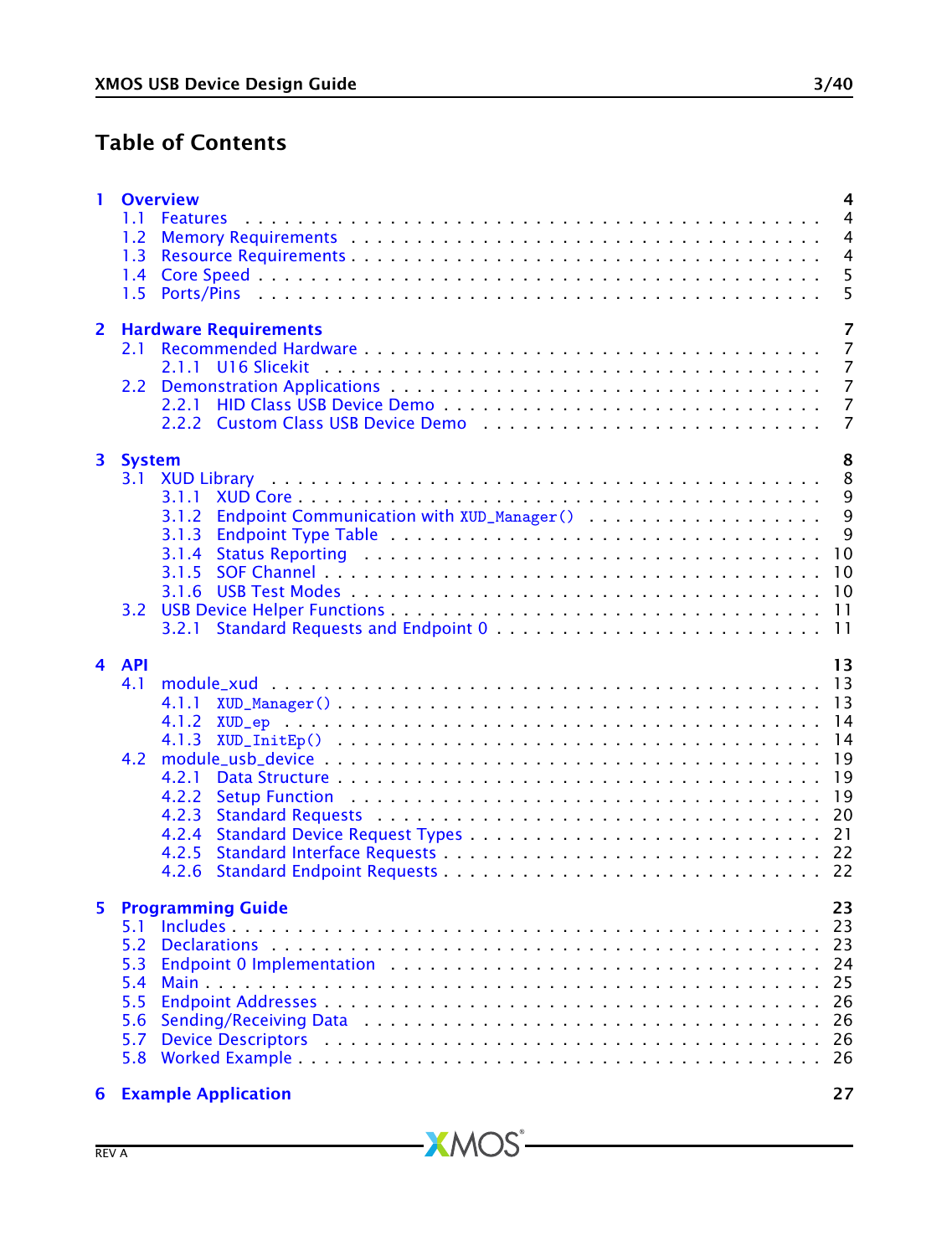|  | <b>7</b> L-Series Support<br>38 |
|--|---------------------------------|

-XMOS<sup>®</sup>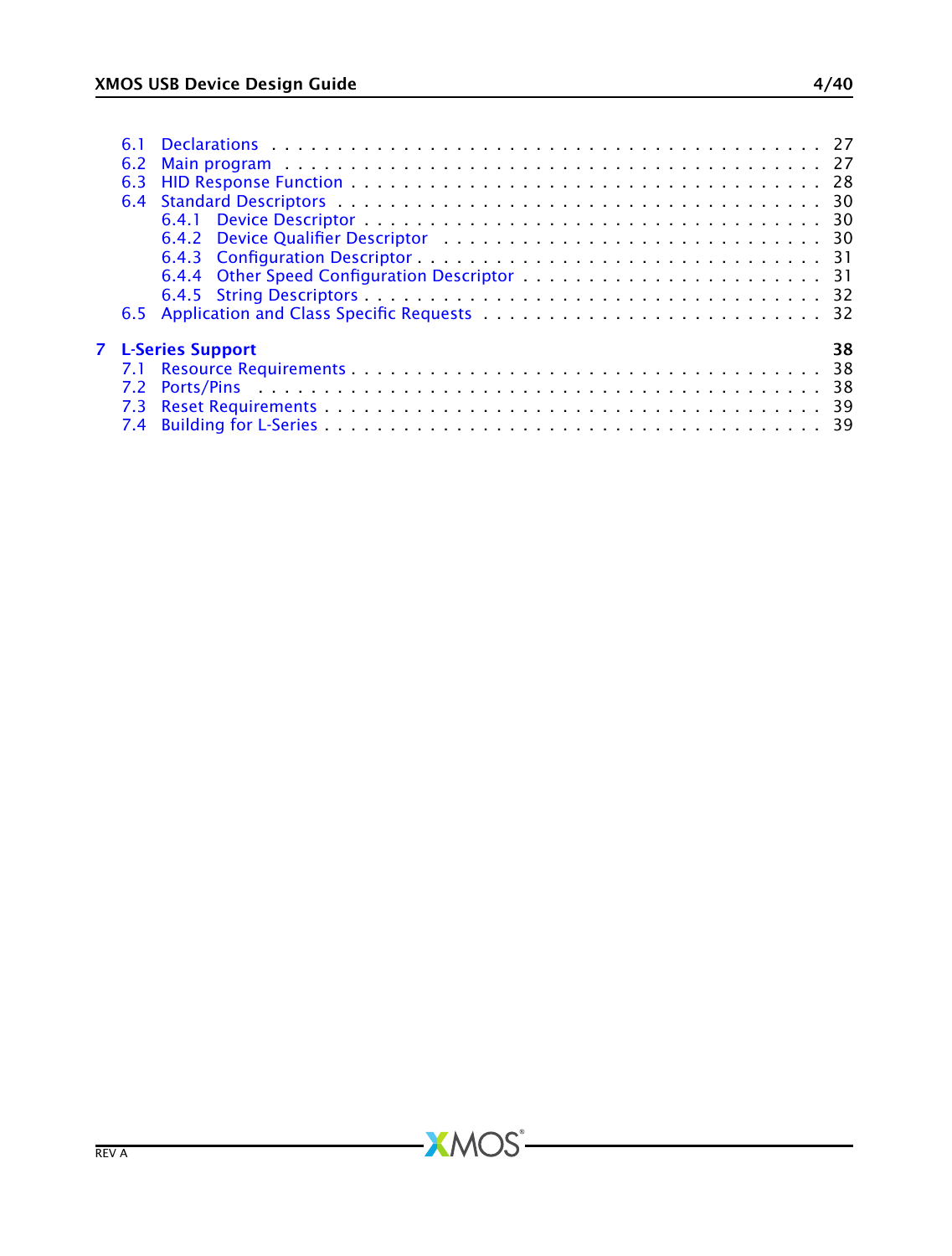# <span id="page-4-0"></span>1 Overview

IN THIS CHAPTER

- · [Features](#page-4-1)
- · [Memory Requirements](#page-4-2)
- · [Resource Requirements](#page-4-3)
- · [Core Speed](#page-5-0)
- · [Ports/Pins](#page-5-1)

This document describes the XMOS USB Device Library, its API and provides a worked example of a USB Human Interface Device (HID) Class compliant mouse using the library. This library is aimed primarily for use with xCORE-USB (U-Series) devices but it does also support L-Series devices (see [§7\)](#page-38-0).

This document assumes familiarity with the XMOS xCORE architecture, the Universal Serial Bus 2.0 Specification (and related specifications), the XMOS tool chain and XC language.

### 1.1 Features

<span id="page-4-2"></span><span id="page-4-1"></span> $\triangleright$  Support for USB 2.0 full and high speed devices.

## 1.2 Memory Requirements

The approximate memory usage for the USB device library including the XUD library is:

|         | Usage |
|---------|-------|
| Stack   | 2kB   |
| Program | 12kB  |

## 1.3 Resource Requirements

<span id="page-4-3"></span>The resources used by the device application and libraries on the xCORE-USB are shown below:

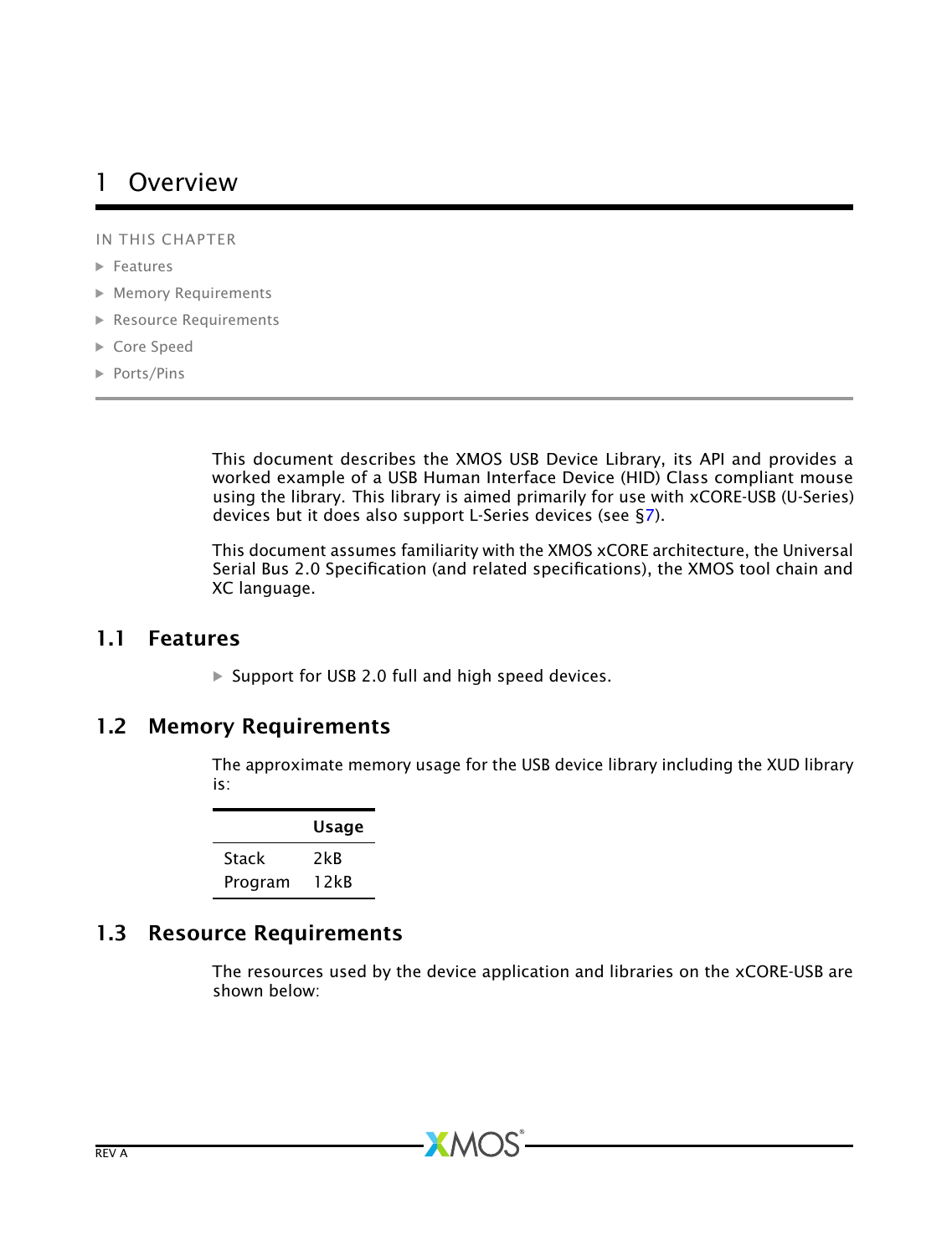| <b>Resource</b> | <b>Requirements</b>                                      |
|-----------------|----------------------------------------------------------|
|                 | Logical Cores 2 plus 1 per endpoint                      |
| Channels        | 2 for Endpoint0 and 1 additional per IN and OUT endpoint |
| Timers          | 4 timers                                                 |
| Clock blocks    | Clock blocks 4 and 5                                     |

## 1.4 Core Speed

<span id="page-5-0"></span>Due to I/O timing requirements, the library requires a guaranteed MIPS rate to ensure correct operation. This means that core count restrictions must be observed. The XUD core must run at at least 80 MIPS.

This means that for an xCORE device running at 500MHz no more than six cores shall execute at any one time when using the XUD.

<span id="page-5-1"></span>This restriction is only a requirement on the tile on which the XUD is running. For example, a different tile on an U16 device is unaffected by this restriction.

# 1.5 Ports/Pins

The U-Series of processors has an integrated USB transceiver. Some ports are used to communicate with the USB transceiver inside the U-Series packages. These ports/pins should not be used when USB functionality is enabled. The ports/pins are shown in Figure [1.](#page-6-0)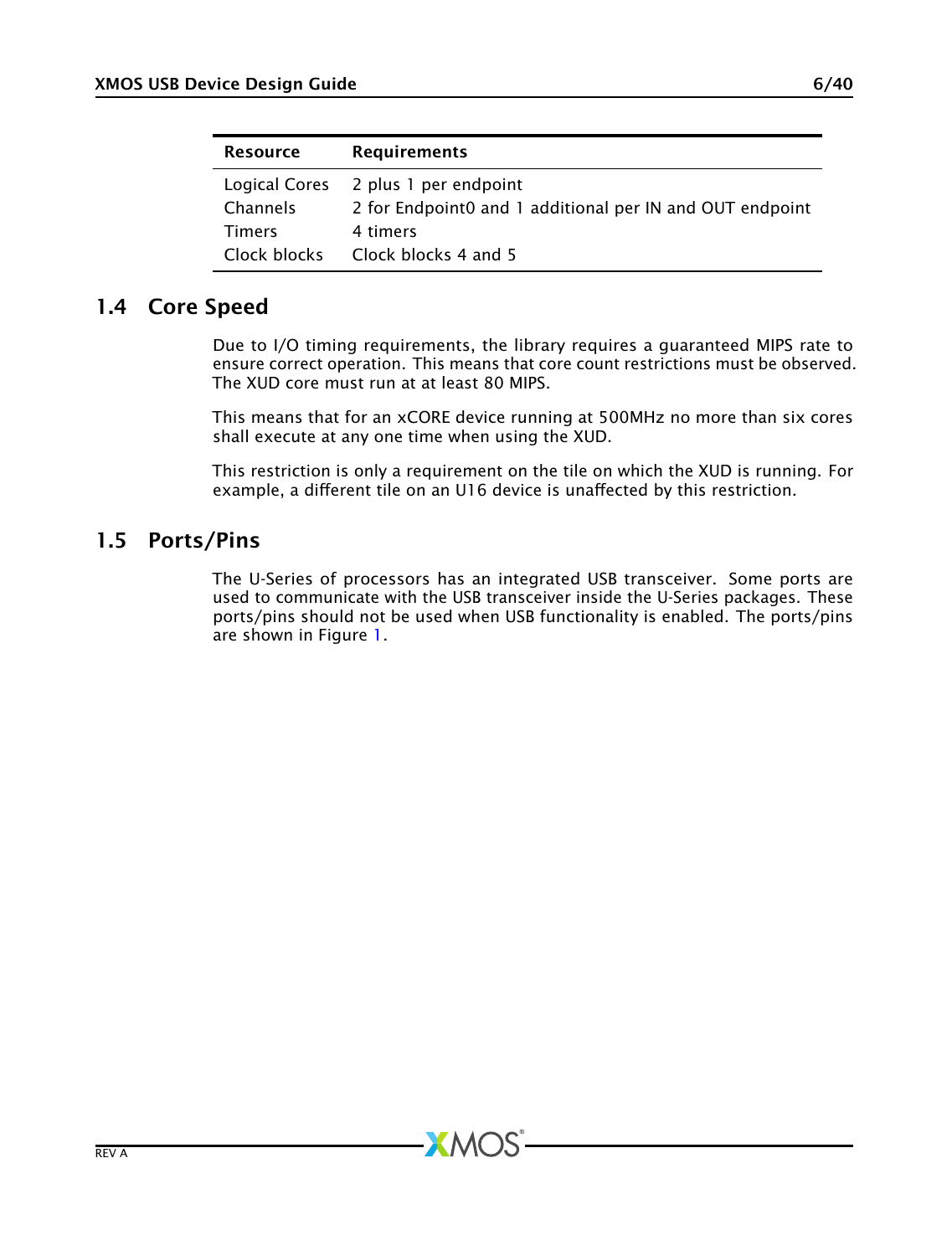| Pin                             | Port             |                  |                  |       |                 |
|---------------------------------|------------------|------------------|------------------|-------|-----------------|
|                                 | 1b               | 4b               | 8b               | 16b   | 32 <sub>b</sub> |
| X0D02                           |                  | <b>P4A0</b>      | <b>P8A0</b>      | P16A0 | P32A20          |
| X <sub>0</sub> D <sub>0</sub> 3 |                  | <b>P4A1</b>      | <b>P8A1</b>      | P16A1 | P32A21          |
| X0D04                           |                  | <b>P4B0</b>      | <b>P8A2</b>      | P16A2 | P32A22          |
| X <sub>0</sub> D <sub>05</sub>  |                  | <b>P4B1</b>      | <b>P8A3</b>      | P16A3 | P32A23          |
| X0D06                           |                  | <b>P4B2</b>      | <b>P8A4</b>      | P16A4 | P32A24          |
| X0D07                           |                  | P4B3             | <b>P8A5</b>      | P16A5 | P32A25          |
| X0D08                           |                  | <b>P4A2</b>      | <b>P8A6</b>      | P16A6 | P32A26          |
| X <sub>0</sub> D <sub>09</sub>  |                  | P4A3             | P8A7             | P16A7 | P32A27          |
| X0D23                           | P1H0             |                  |                  |       |                 |
| X0D25                           | P1J0             |                  |                  |       |                 |
| X0D26                           |                  | P4E <sub>0</sub> | <b>P8C0</b>      | P16B0 |                 |
| X0D27                           |                  | <b>P4E1</b>      | <b>P8C1</b>      | P16B1 |                 |
| X0D28                           |                  | P <sub>4F0</sub> | <b>P8C2</b>      | P16B2 |                 |
| X0D29                           |                  | <b>P4F1</b>      | <b>P8C3</b>      | P16B3 |                 |
| X0D30                           |                  | P4F2             | <b>P8C4</b>      | P16B4 |                 |
| X0D31                           |                  | P <sub>4F3</sub> | <b>P8C5</b>      | P16B5 |                 |
| X0D32                           |                  | <b>P4E2</b>      | <b>P8C6</b>      | P16B6 |                 |
| X0D33                           |                  | <b>P4E3</b>      | <b>P8C7</b>      | P16B7 |                 |
| X0D34                           | P1K0             |                  |                  |       |                 |
| X0D36                           | <b>P1M0</b>      |                  | P8D <sub>0</sub> | P16B8 |                 |
| X0D37                           | P1N <sub>0</sub> |                  | <b>P8C1</b>      | P16B1 |                 |
| X0D38                           | P1O0             |                  | <b>P8C2</b>      | P16B2 |                 |
| X0D39                           | <b>P1P0</b>      |                  | <b>P8C3</b>      | P16B3 |                 |

**XMOS** 

<span id="page-6-0"></span>Figure 1: U-Series required pin/port connections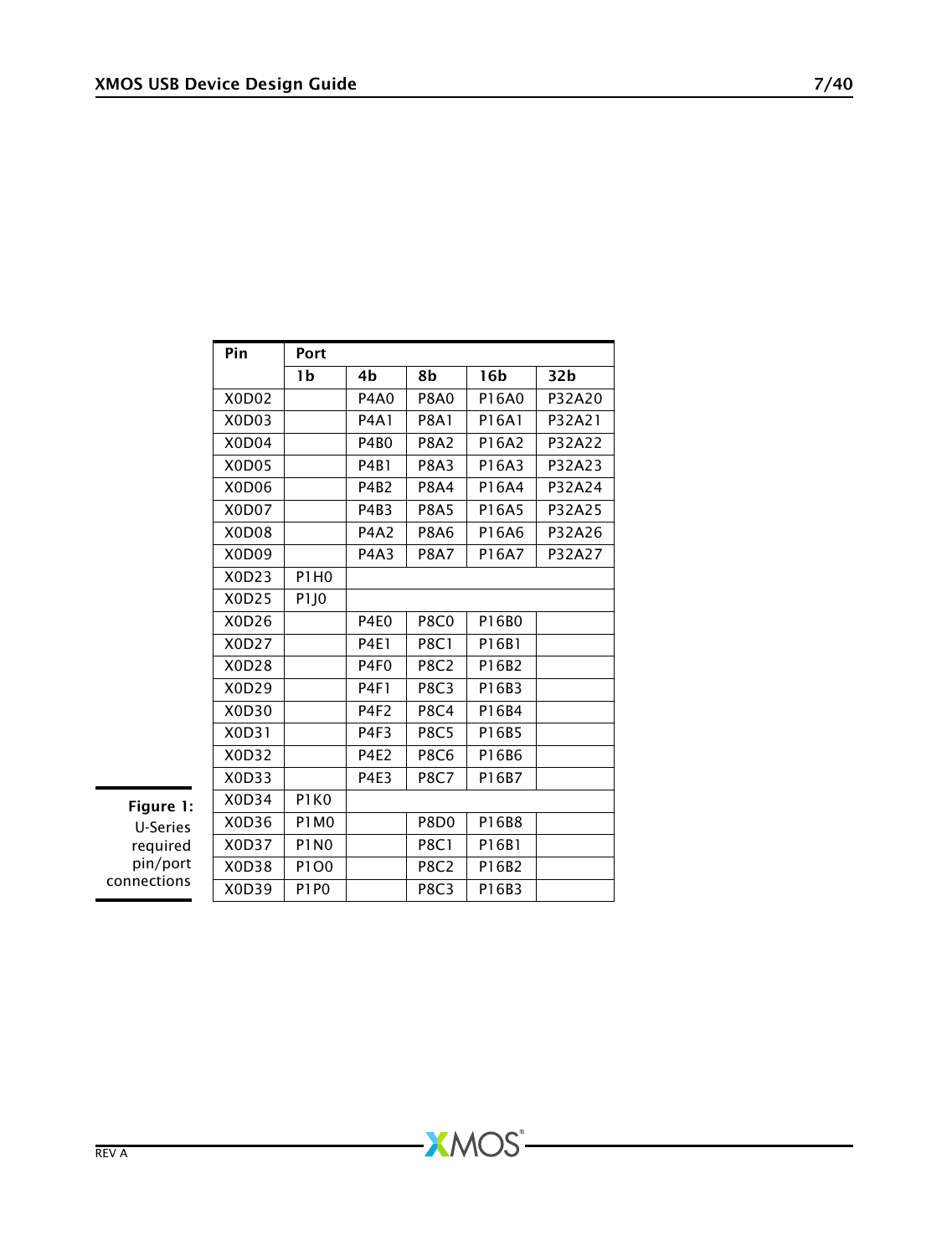# <span id="page-7-0"></span>2 Hardware Requirements

IN THIS CHAPTER

- · [Recommended Hardware](#page-7-1)
- · [Demonstration Applications](#page-7-3)

The XMOS USB Device Library supports both the xCORE-USB (U-Series) devices and the xCORE General Purpose (L-Series) devices. However, not all development kits support implementing USB devices.

## 2.1 Recommended Hardware

#### <span id="page-7-2"></span><span id="page-7-1"></span>2.1.1 U16 Slicekit

The USB device capabilities are best evaluated using the U16 Slicekit Modular Development Platform. The required boards are:

- · XP-SKC-U16 (Slicekit U16 Core Board) plus XA-SK-USB-AB (USB Slice)
- <span id="page-7-3"></span>· Optionally: XA-SK-MIXED SIGNAL (Mixed Signal Slice) for the HID Class USB Device Demo

## 2.2 Demonstration Applications

#### <span id="page-7-4"></span>2.2.1 HID Class USB Device Demo

This application demonstrates how to write a Human Interface Device (HID) Class Device; a mouse.

- · Package: HID Class USB Device Demo
- · Application: app\_hid\_mouse\_demo

#### <span id="page-7-5"></span>2.2.2 Custom Class USB Device Demo

This application demonstrates how to write a Custom Class USB Device using bulk transfers. It provides both the xCORE application, host application and Windows drivers (drivers not required on MacOSX and Linux).

- · Package: Custom Class USB Device Demo
- · Application: app\_custom\_bulk\_demo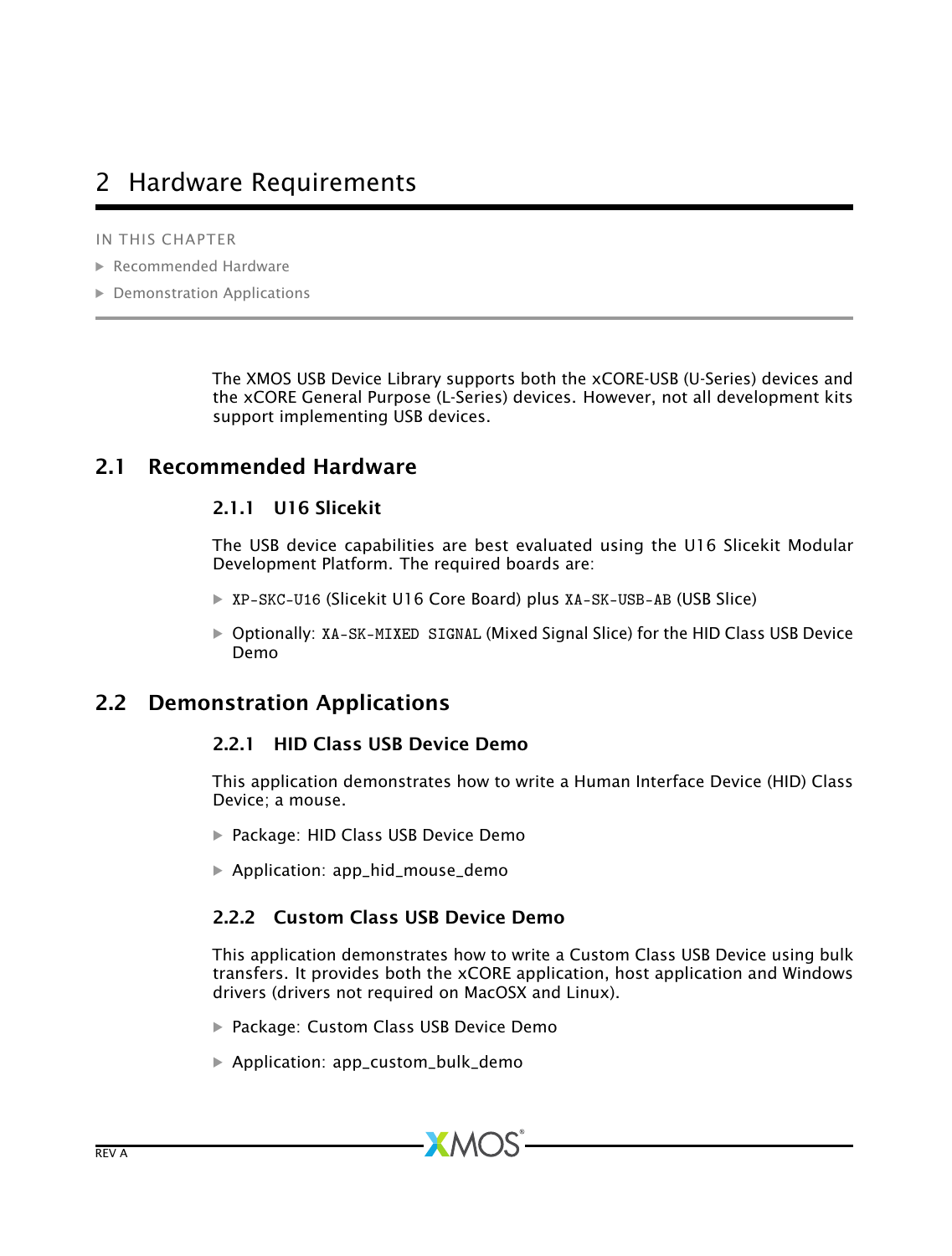# <span id="page-8-0"></span>3 System

IN THIS CHAPTER

· [XUD Library](#page-8-1)

▶ [USB Device Helper Functions](#page-11-0)

<span id="page-8-1"></span>The XMOS USB library is divided into the XMOS USB Device (XUD) Library and the USB Device Helper Functions.

# 3.1 XUD Library

The XUD Library performs all the low-level I/O operations required to meet the USB 2.0 specification. This processing goes up to and includes the transaction level. It removes all low-level timing requirements from the application, allowing quick development of all manner of USB devices.

The XUD Library allows the implementation of both full-speed and high-speed USB 2.0 devices on U-Series and L-Series devices.

The U-Series includes an integrated USB transceiver. For the L-Series the implementation requires the use of an external ULPI transceiver such as the SMSC USB33XX range. Two libraries, with identical interfaces, are provided - one for U-Series and one for L-Series devices.

The XUD Library runs in a single core with endpoint and application cores communicating with it via a combination of channel communication and shared memory variables.

There is one channel per IN or OUT endpoint. Endpoint 0 (the control endpoint) requires two channels, one for each direction. Note, that throughout this document the USB nomenclature is used: an OUT endpoint is used to transfer data from the host to the device, an IN endpoint is used when the host requests data from the device.

An example task diagram is shown in Figure [2.](#page-9-3) Circles represent cores running with arrows depicting communication channels between these cores. In this configuration there is one core that deals with endpoint 0, which has both the input and output channel for endpoint 0. IN endpoint 1 is dealt with by a second core, and OUT endpoint 2 and IN endpoint 5 are dealt with by a third core. Cores must be ready to communicate with the XUD Library whenever the host demands its attention. If not, the XUD Library will NAK.

It is important to note that, for performance reasons, cores communicate with the XUD Library using both XC channels and shared memory communication. Therefore, *all cores using the XUD Library must be on the same tile as the library itself*.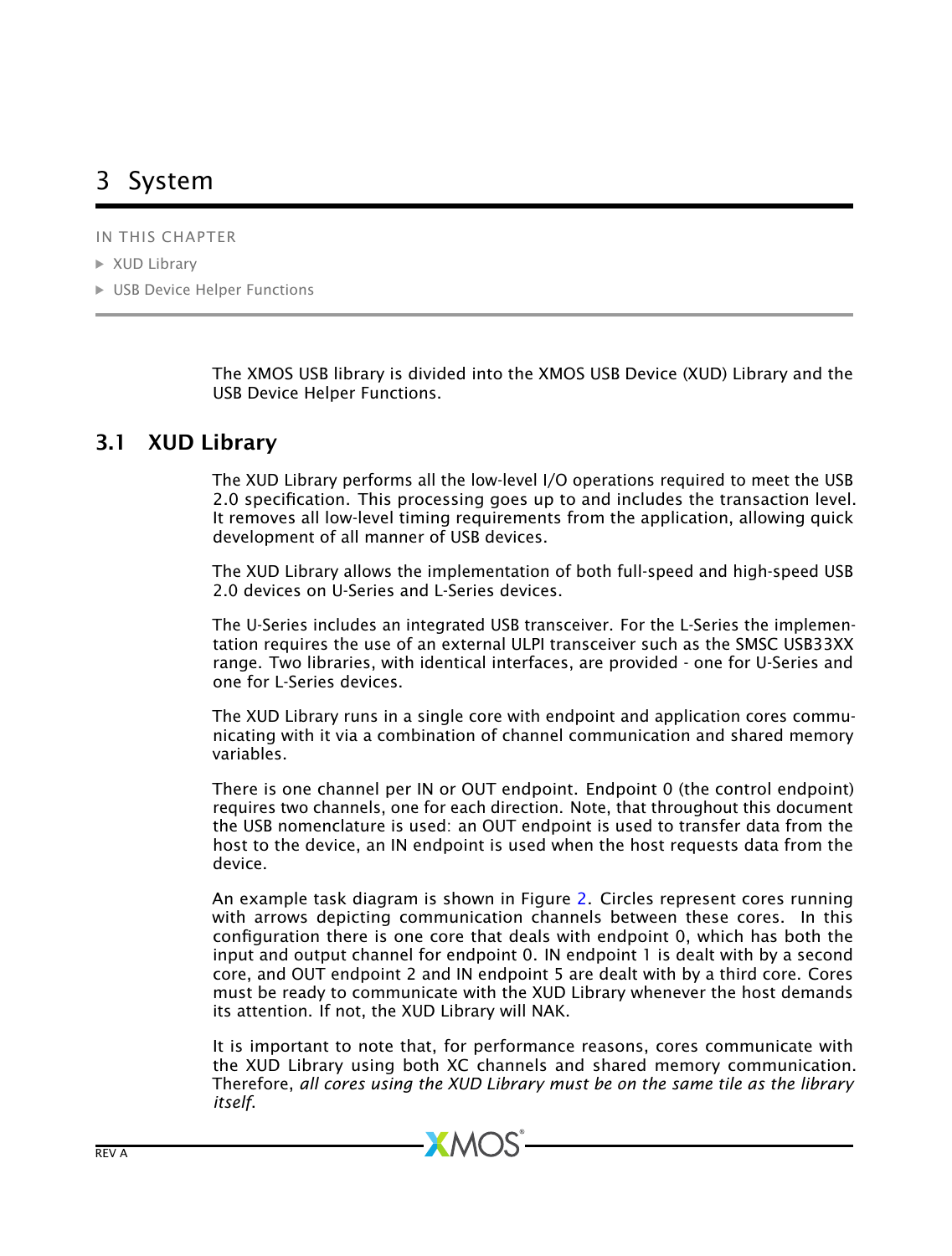

### <span id="page-9-3"></span><span id="page-9-0"></span>3.1.1 XUD Core

The main XUD task is  $XUD_M$ anager() (see § [4.1.1\)](#page-13-2) that performs powersignalling/handshaking on the USB bus, and passes packets on for the various endpoints.

This function should be called directly from the top-level par statement in main() to ensure that the XUD Library is ready within the 100ms allowed by the USB specification.

#### <span id="page-9-1"></span>3.1.2 Endpoint Communication with XUD\_Manager()

Communication state between a core and the XUD Library is encapsulated in an opaque type XUD\_ep (see [§4.1.2\)](#page-14-0).

All client calls communicating with the XUD Library pass in this type. These data structures can be created at the start of execution of a client core with using XUD\_InitEp() that takes as an argument the endpoint channel connected to the XUD Library.

Endpoint data is sent/received using  $XUD\_SetBuffer()$  (see  $\S4.1.3.2$ ) and receive data using XUD\_GetBuffer() (see [§4.1.3.1\)](#page-15-1).

These functions will automatically deal with any low-level complications required such as Packet ID toggling etc.

### <span id="page-9-2"></span>3.1.3 Endpoint Type Table

The endpoint type table should take an array of XUD\_EpType to inform XUD about endpoints being used. This is mainly used to indicate the transfer-type of each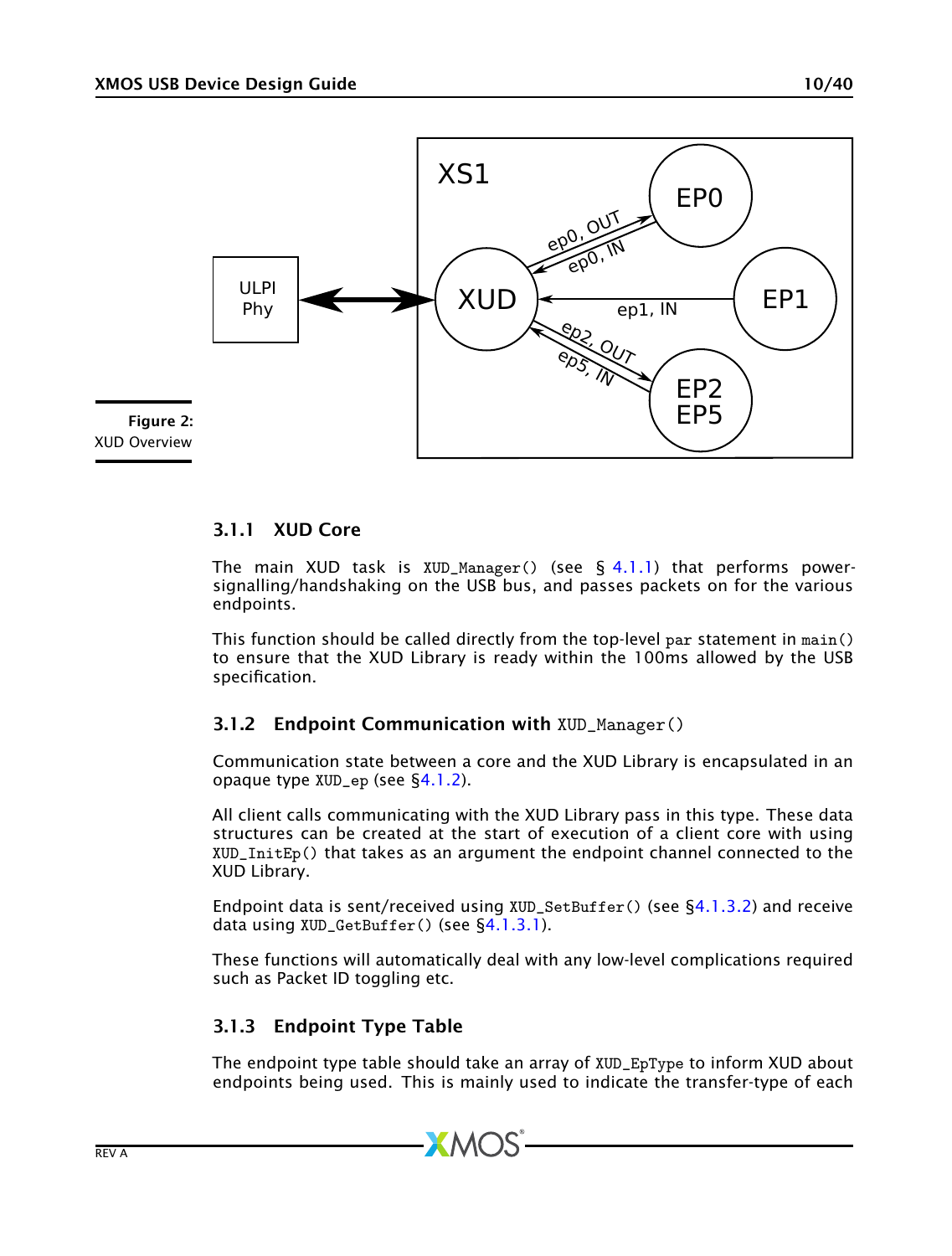*Note:* endpoints can also be marked as disabled.

Traffic to Endpoints that are not in used will be NAKed.

### <span id="page-10-0"></span>3.1.4 Status Reporting

Status reporting on an endpoint can be enabled so that bus state is known. This is achieved by ORing XUD\_STATUS\_ENABLE into the relevant endpoint in the endpoint type table.

This means that endpoints are notified of USB bus resets (and bus-speed changes). The XUD access functions discussed previously (XUD SetBuffer(). XUD\_GetBuffer()) return less than 0 if a USB bus reset is detected.

This reset notification is important if an endpoint core is expecting alternating INs and OUTs. For example, consider the case where an endpoint is always expecting the sequence OUT, IN, OUT (such as a control transfer). If an unplug/reset event was received after the first OUT, the host would return to sending the initial OUT after a replug, while the endpoint would hang on the IN. The endpoint needs to know of the bus reset in order to reset its state machine.

*Endpoint 0 therefore requires this functionality since it deals with bi-directional control transfers.*

This is also important for high-speed devices, since it is not guaranteed that the host will detect the device as a high-speed device. The device therefore needs to know what speed it is running at.

After a reset notification has been received, the endpoint must call the XUD\_ResetEndpoint() function. This will return the current bus speed.

### <span id="page-10-1"></span>3.1.5 SOF Channel

An application can pass a channel-end to the  $c$ -sof parameter of XUD\_Manager(). This will cause a word of data to be output every time the device receives a SOF from the host. This can be used for timing information for audio devices etc. If this functionality is not required null should be passed as the parameter. Please note, if a channel-end is passed into XUD\_Manager() there must be a responsive task ready to receive SOF notifications since else the XUD\_Manager() task will be blocked attempting to send these messages.

### <span id="page-10-2"></span>3.1.6 USB Test Modes

XUD supports the required test modes for USB Compliance testing. The XUD\_Manager() task can take a channel-end argument for controlling the test mode required. null can be passed if this functionality is not required.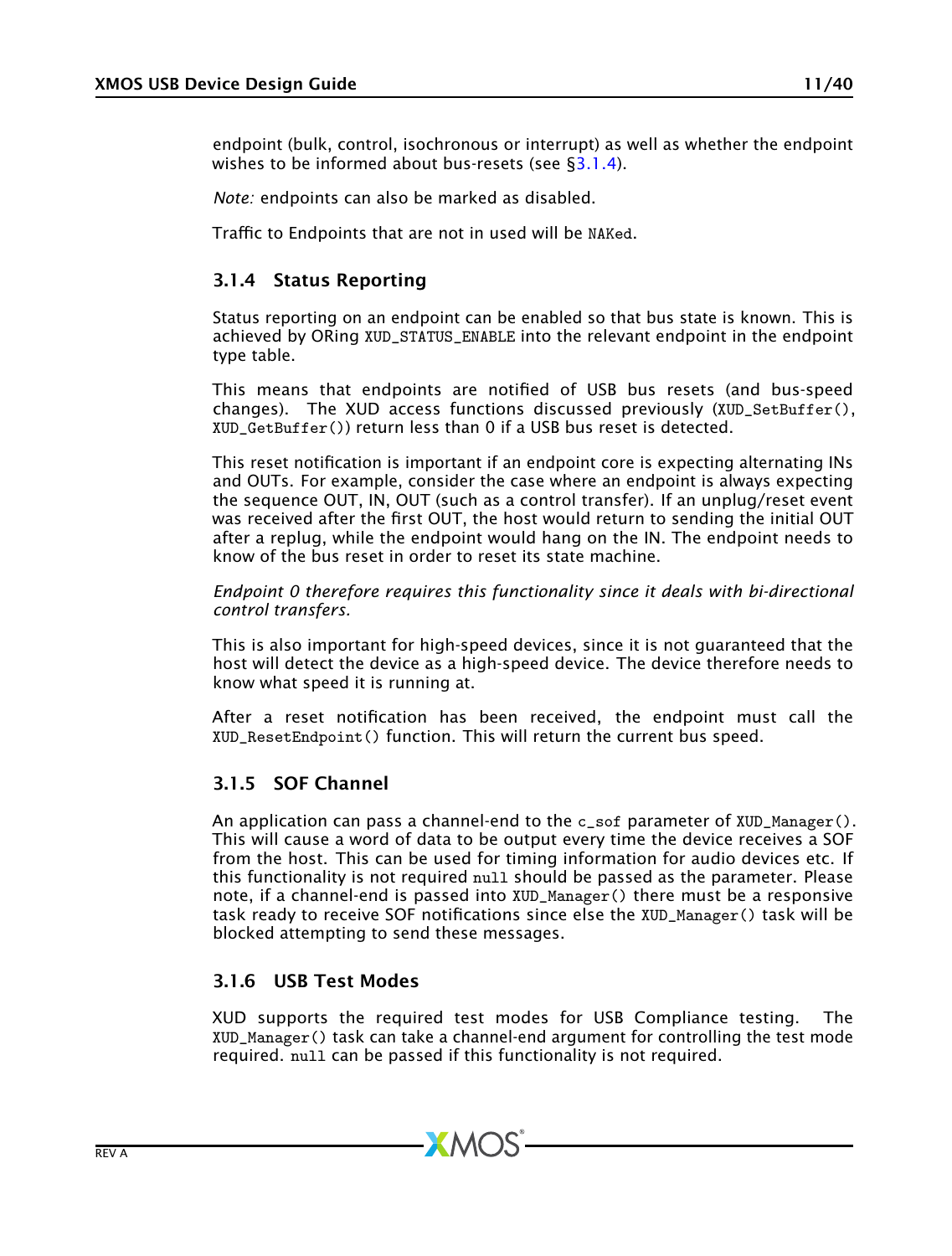XUD accepts a single word for from this channel to signal which test mode to enter, these commands are based on the definitions of the Test Mode Selector Codes in the USB 2.0 Specification Table 11-24. The supported test modes are summarised in the Figure [3.](#page-11-2)

<span id="page-11-2"></span>Value Test Mode Description  $1$  Test I 2 Test\_K 3 | Test\_SE0\_NAK 4 Test\_Packet 5 Test\_Force\_Enable Figure 3: Supported Test Mode Selector Codes

The use of other codes results in undefined behaviour.

<span id="page-11-0"></span>As per the USB 2.0 specification a power cycle or reboot is required to exit the test mode.

## 3.2 USB Device Helper Functions

The USB Device Helper Functions provide a set of standard functions to aid the creation of USB devices. USB devices must provide an implementation of endpoint 0 and can optionally provide a number of other IN and OUT endpoints.

#### <span id="page-11-1"></span>3.2.1 Standard Requests and Endpoint 0

Endpoint 0 must deal with enumeration and configuration requests from the host. Many enumeration requests are compulsory and common to all devices, most of them being requests for mandatory descriptors (Configuration, Device, String, etc.). Since these requests are common across most (if not all) devices, some useful functions are provided to deal with them.

Firstly, the function USB\_GetSetupPacket() is provided. This makes a call to the standard XUD function XUD\_GetSetupBuffer() with the 8 byte Setup packet which it parses into a USB\_SetupPacket\_t structure (see  $\S 4.2.1$ ) for further inspection. The USB\_SetupPacket\_t structure passed by reference to USB\_GetSetupPacket() is populated by the function.

At this point the request is in a reasonable state to be parsed by endpoint 0. Please see Universal Serial Bus 2.0 specification for full details of setup packet and request structure.

A USB\_StandardRequests() (see [§4.2.3\)](#page-20-0) function provides a bare-minimum implementation of the mandatory requests required to be implemented by a USB device. It is not intended that this replace a good knowledge of the requests required, since the implementation does not guarantee a fully USB compliant device. Each request could well be required to be over-ridden for a device implementation. For example, a USB Audio device could well require a specialised version of SET\_INTERFACE since this could mean that audio will be streamed imminently.

Please see Universal Serial Bus 2.0 spec for full details of these requests.

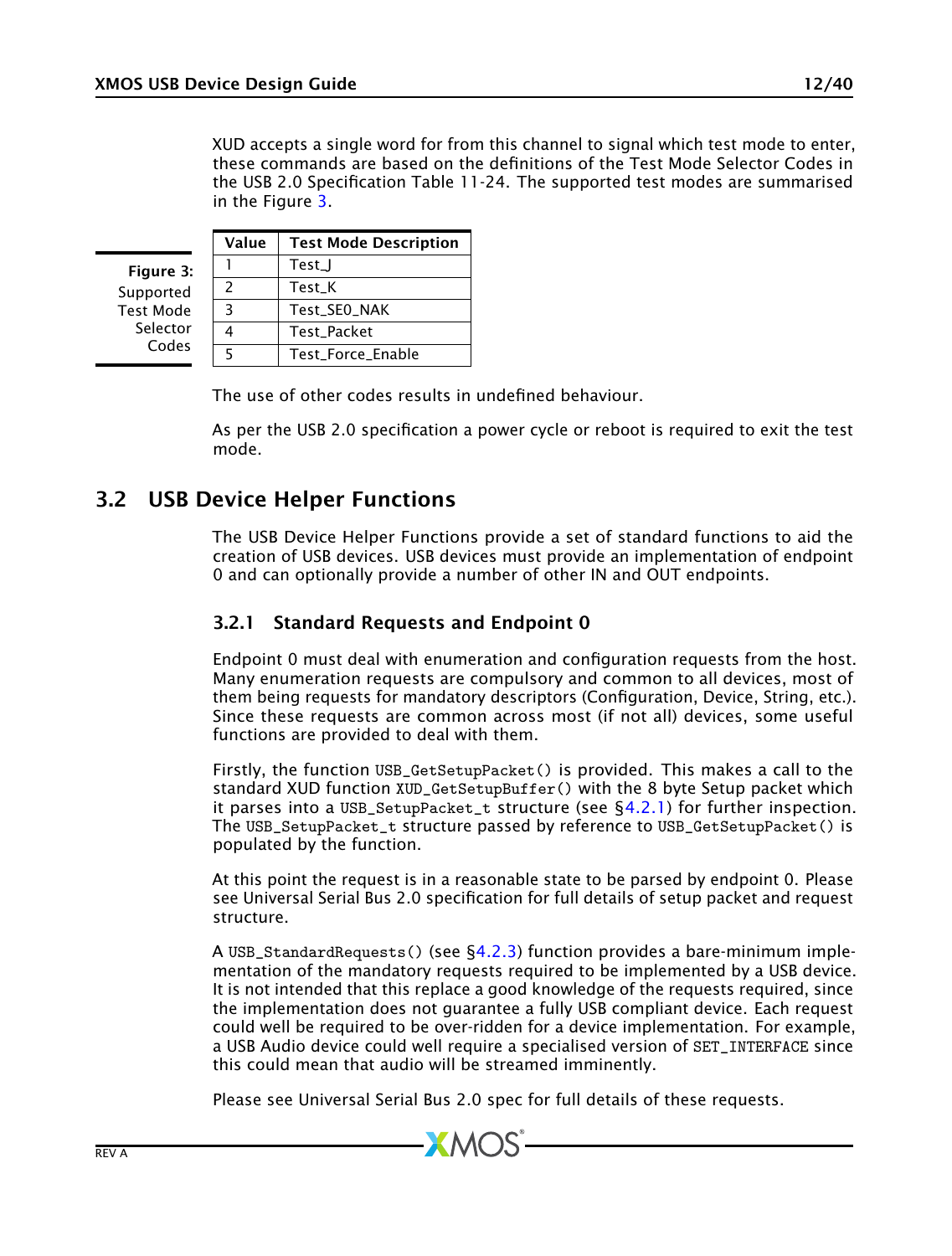The function inspects this USB\_SetupPacket\_t structure and includes a minimum implementation of the Standard Device requests. To see the requests handled and a listing of the basic functionality associated with the request see [§4.2.4.](#page-21-0)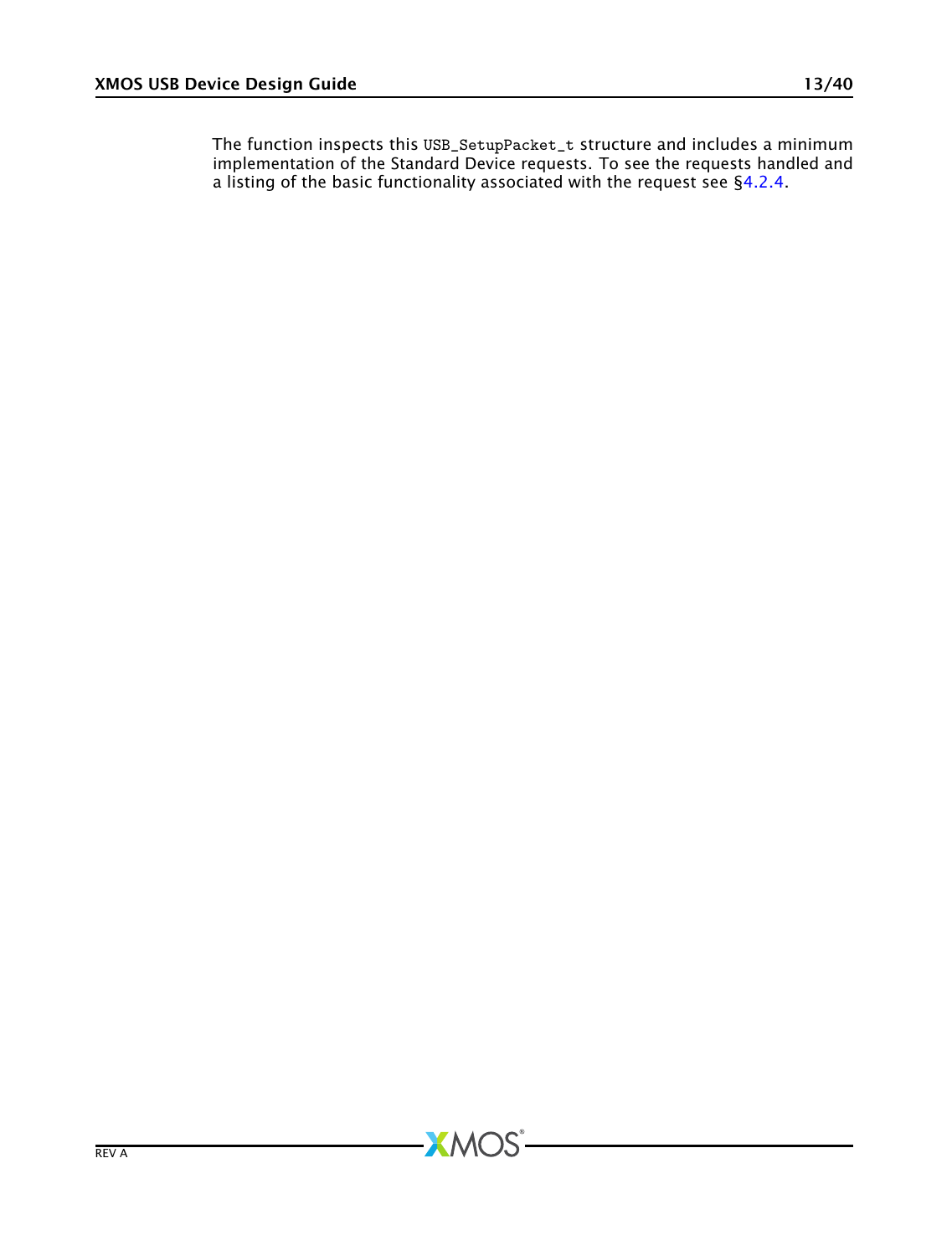# <span id="page-13-0"></span>4 API

IN THIS CHAPTER

- $\blacktriangleright$  module xud
- · [module\\_usb\\_device](#page-19-0)

The XMOS USB Device library is provided by module\_xud and the USB Device Helper Functions are provided by module\_usb\_device. The APIs of both of these modules are detailed in this section.

# <span id="page-13-1"></span>4.1 module\_xud

```
4.1.1 XUD_Manager()
```

```
int XUD_Manager(chanend c_epOut[],
                int noEpOut,
                chanend c_epIn[],
                int noEpIn,
                chanend ?c_sof,
                XUD_EpType epTypeTableOut[],
                XUD_EpType epTypeTableIn[],
                out port ?p_usb_rst,
                clock ?clk,
                unsigned rstMask,
                XUD_BusSpeed desiredSpeed,
                chanend ?c_usb_testmode,
                XUD_PwrConfig pwrConfig)
```
This performs the low-level USB I/O operations.

Note that this needs to run in a thread with at least 80 MIPS worst case execution speed.

This function has the following parameters:

c\_epOut An array of channel ends, one channel end per output endpoint (USB OUT transaction); this includes a channel to obtain requests on Endpoint 0. noEpOut The number of output endpoints, should be at least 1 (for Endpoint 0). c\_epIn An array of channel ends, one channel end per input endpoint (USB IN transaction); this includes a channel to respond to requests on Endpoint 0.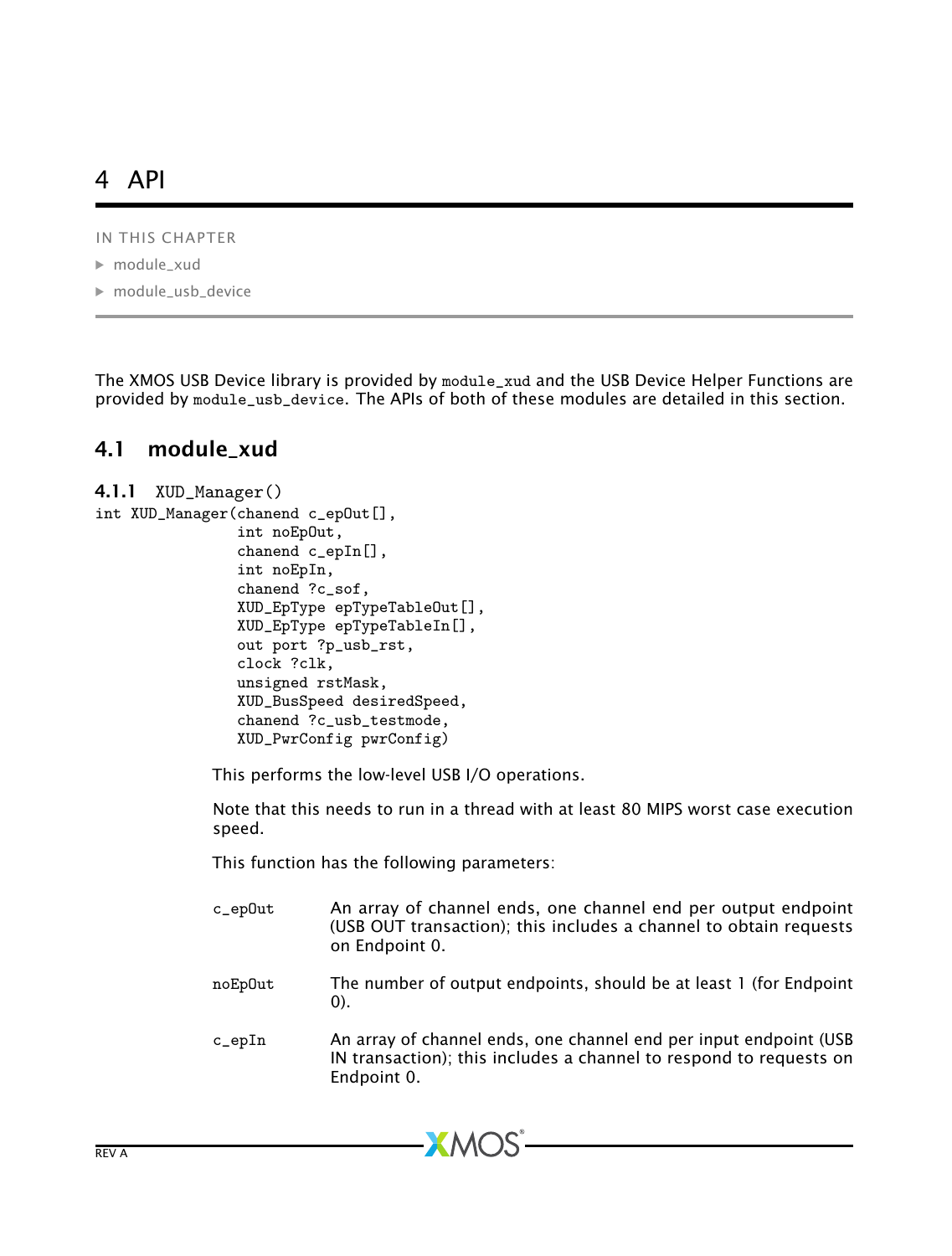- noEpIn The number of input endpoints, should be at least 1 (for Endpoint 0).
- c\_sof A channel to receive SOF tokens on. This channel must be connected to a process that can receive a token once every 125 ms. If tokens are not read, the USB layer will lock up. If no SOF tokens are required null should be used as this channel.
- epTypeTableOut

See epTypeTableIn.

epTypeTableIn

This and epTypeTableOut are two arrays indicating the type of the endpoint. Legal types include: XUD\_EPTYPE\_CTL (Endpoint 0), XUD\_EPTYPE\_BUL (Bulk endpoint), XUD\_EPTYPE\_ISO (Isochronous endpoint), XUD\_EPTYPE\_INT (Interrupt endpoint), XUD\_EPTYPE\_DIS (Endpoint not used). The first array contains the endpoint types for each of the OUT endpoints, the second array contains the endpoint types for each of the IN endpoints.

- p\_usb\_rst The port to send reset signals to. Should be null for U-Series.
- clk The clock block to use for the USB reset this should not be clock block 0. Should be null for U-Series.
- rstMask The mask to use when taking an external phy into/out of reset. The mask is ORed into the port to disable reset, and unset when deasserting reset. Use '-1' as a default mask if this port is not shared.

#### desiredSpeed

This parameter specifies whether the device must be full-speed (ie, USB-1.0) or whether high-speed is acceptable if supported by the host (ie, USB-2.0). Pass XUD\_SPEED\_HS if high-speed is allowed, and XUD\_SPEED\_FS if not. Low speed USB is not supported by XUD.

#### c\_usb\_testmode

See [§3.1.6](#page-10-2)

<span id="page-14-0"></span>pwrConfig Specifies whether the device is bus or self-powered. When selfpowered the XUD will monitor the VBUS line for host disconnections. This is required for compliance reasons.

#### 4.1.2 XUD\_ep

#### <span id="page-14-2"></span>XUD\_ep

<span id="page-14-1"></span>Typedef for endpoint identifiers.

#### 4.1.3 XUD\_InitEp()

[XUD\\_ep](#page-14-2) XUD\_InitEp(chanend c\_ep)

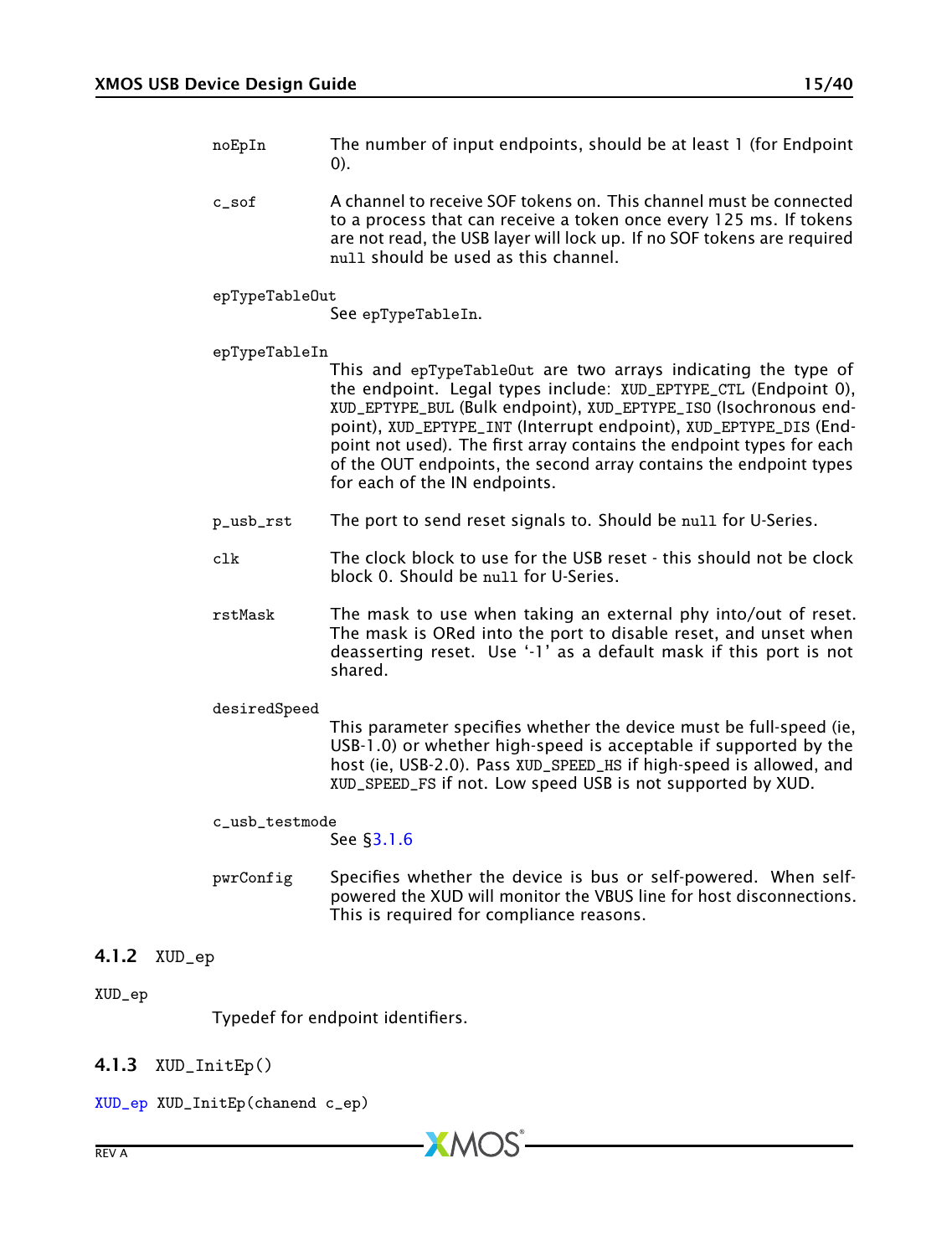This function has the following parameters:

c\_ep Endpoint channel to be connected to the XUD library. This function returns:

<span id="page-15-1"></span>Endpoint descriptor

#### 4.1.3.1 XUD\_GetBuffer()

int XUD\_GetBuffer[\(XUD\\_ep](#page-14-2) ep\_out, unsigned char buffer[])

This function must be called by a thread that deals with an OUT endpoint.

When the host sends data, the low-level driver will fill the buffer. It pauses until data is available.

This function has the following parameters:

- ep\_out The OUT endpoint identifier.
- buffer The buffer to store data in. This is a buffer containing characters. The buffer must be word aligned.

This function returns:

<span id="page-15-0"></span>The number of bytes written to the buffer, for errors see [§3.1.4.](#page-10-0)

#### 4.1.3.2 XUD\_SetBuffer()

int XUD\_SetBuffer[\(XUD\\_ep](#page-14-2) ep\_in, unsigned char buffer[], unsigned datalength) This function must be called by a thread that deals with an IN endpoint.

> When the host asks for data, the low-level driver will transmit the buffer to the host.

This function has the following parameters:

ep\_in The endpoint identifier created by XUD\_InitEp.

buffer The buffer of data to send out.

datalength The number of bytes in the buffer.

This function returns:

0 on success, for errors see [§3.1.4.](#page-10-0)

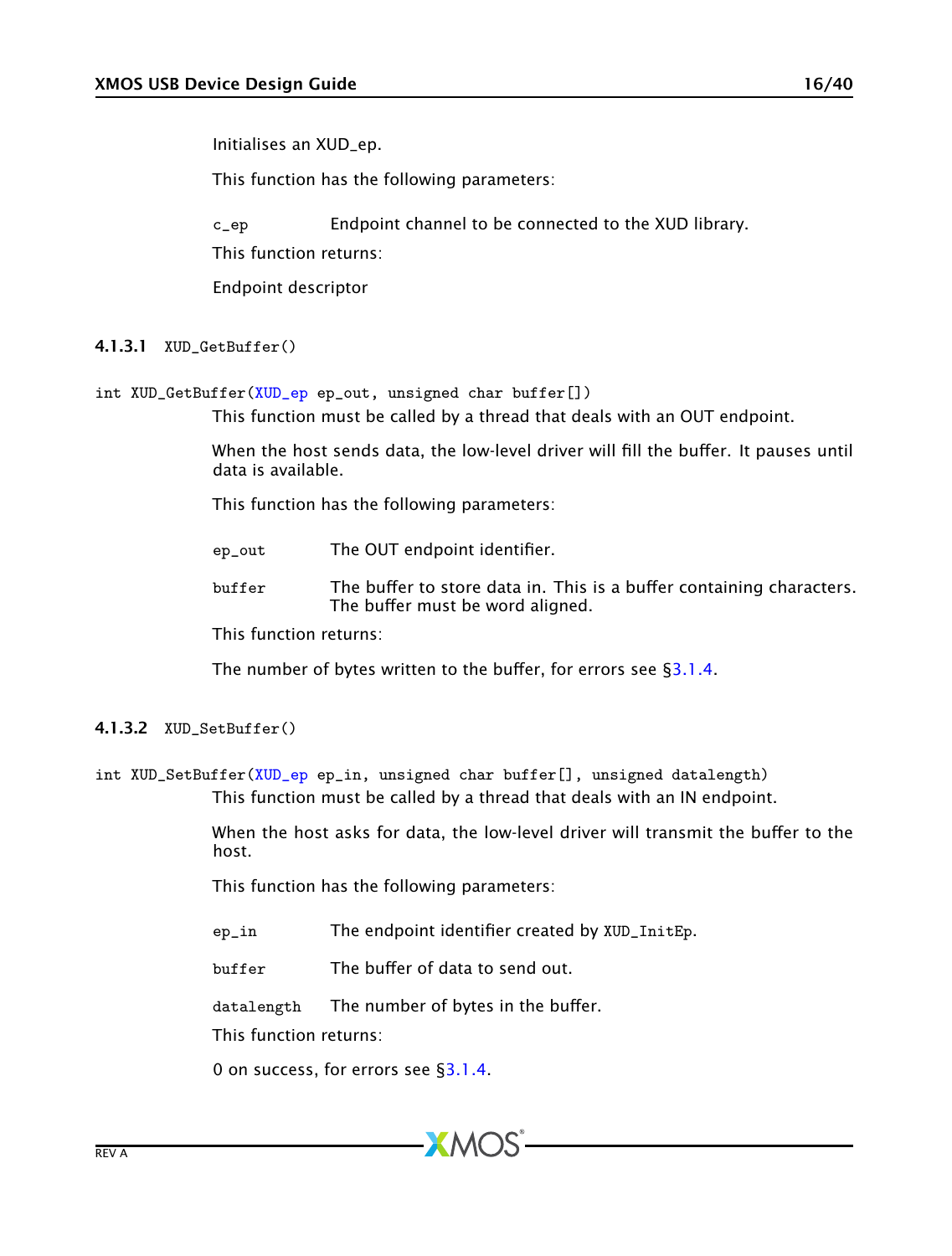4.1.3.3 XUD\_SetBuffer\_EpMax()

This function provides a similar function to XUD\_SetBuffer function but it cuts the data up in packets of a fixed maximum size. This is especially useful for control transfers where large descriptors must be sent in typically 64 byte transactions.

```
int XUD_SetBuffer_EpMax(XUD_ep ep_in,
                        unsigned char buffer[],
                        unsigned datalength,
                        unsigned epMax)
```
Similar to XUD\_SetBuffer but breaks up data transfers of into smaller packets.

This function must be called by a thread that deals with an IN endpoint. When the host asks for data, the low-level driver will transmit the buffer to the host.

This function has the following parameters:

```
ep_in The IN endpoint identifier created by XUD_InitEp.
buffer The buffer of data to send out.
datalength The number of bytes in the buffer.
epMax The maximum packet size in bytes.
This function returns:
0 on success, for errors see §3.1.4.
```

```
4.1.3.4 XUD_DoGetRequest()
```

```
int XUD_DoGetRequest(XUD_ep ep_out,
                     XUD_ep ep_in,
                     unsigned char buffer[],
                     unsigned length,
                     unsigned requested)
```
This function performs a combined XUD\_SetBuffer and XUD\_GetBuffer.

It transmits the buffer of the given length over the ep\_in endpoint to answer an IN request, and then waits for a 0 length Status OUT transaction on ep\_out. This function is normally called to handle Get control requests to Endpoint 0.

This function has the following parameters:

- ep\_out The endpoint identifier that handles Endpoint 0 OUT data in the XUD manager.
- ep\_in The endpoint identifier that handles Endpoint 0 IN data in the XUD manager.

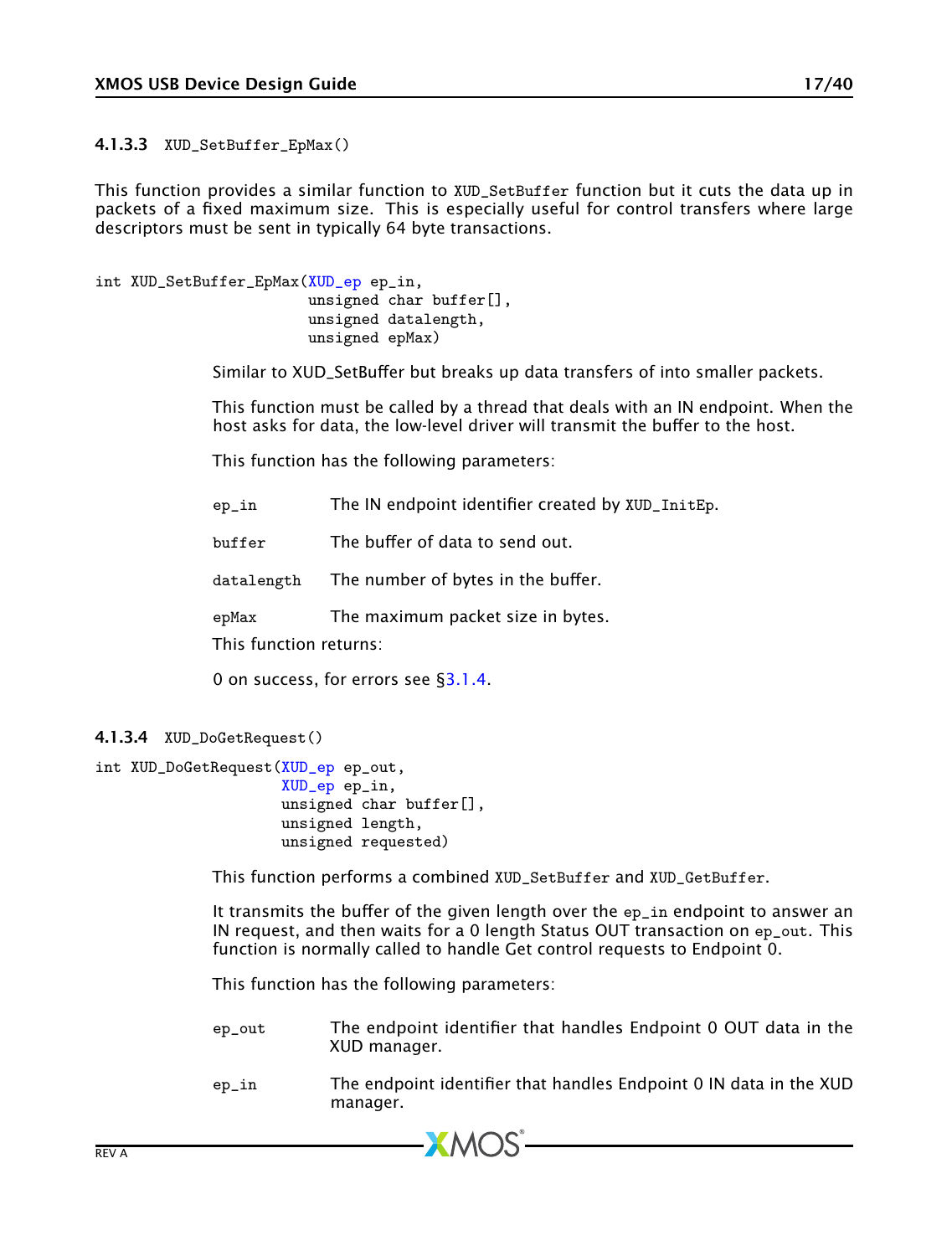buffer The data to send in response to the IN transaction. Note that this data is chopped up in fragments of at most 64 bytes.

length Length of data to be sent.

requested The length that the host requested, pass the value sp.wLength. This function returns:

0 on success, for errors see [§3.1.4](#page-10-0)

- 4.1.3.5 XUD\_DoSetRequestStatus()
- int XUD\_DoSetRequestStatus[\(XUD\\_ep](#page-14-2) ep\_in)

This function sends an empty packet back on the next IN request with PID1.

It is normally used by Endpoint 0 to acknowledge success of a control transfer.

This function has the following parameters:

ep\_in The Endpoint 0 IN identifier to the XUD manager. This function returns:

0 on success, for errors see [§3.1.4](#page-10-0)

#### 4.1.3.6 XUD\_SetDevAddr()

void XUD\_SetDevAddr(unsigned addr)

This function must be called by Endpoint 0 once a setDeviceAddress request is made by the host.

Must be run on USB core

This function has the following parameters:

addr New device address.

#### 4.1.3.7 XUD\_ResetEndpoint()

XUD\_BusSpeed XUD\_ResetEndpoint[\(XUD\\_ep](#page-14-2) one, [XUD\\_ep](#page-14-2) & ?two)

This function will complete a reset on an endpoint.

Can either pass one or two channel-ends in (the second channel-end can be set to null). The return value should be inspected to find out what type of reset was performed. In Endpoint 0 typically two channels are reset (IN and OUT). In other endpoints null can be passed as the second parameter.

This function has the following parameters:

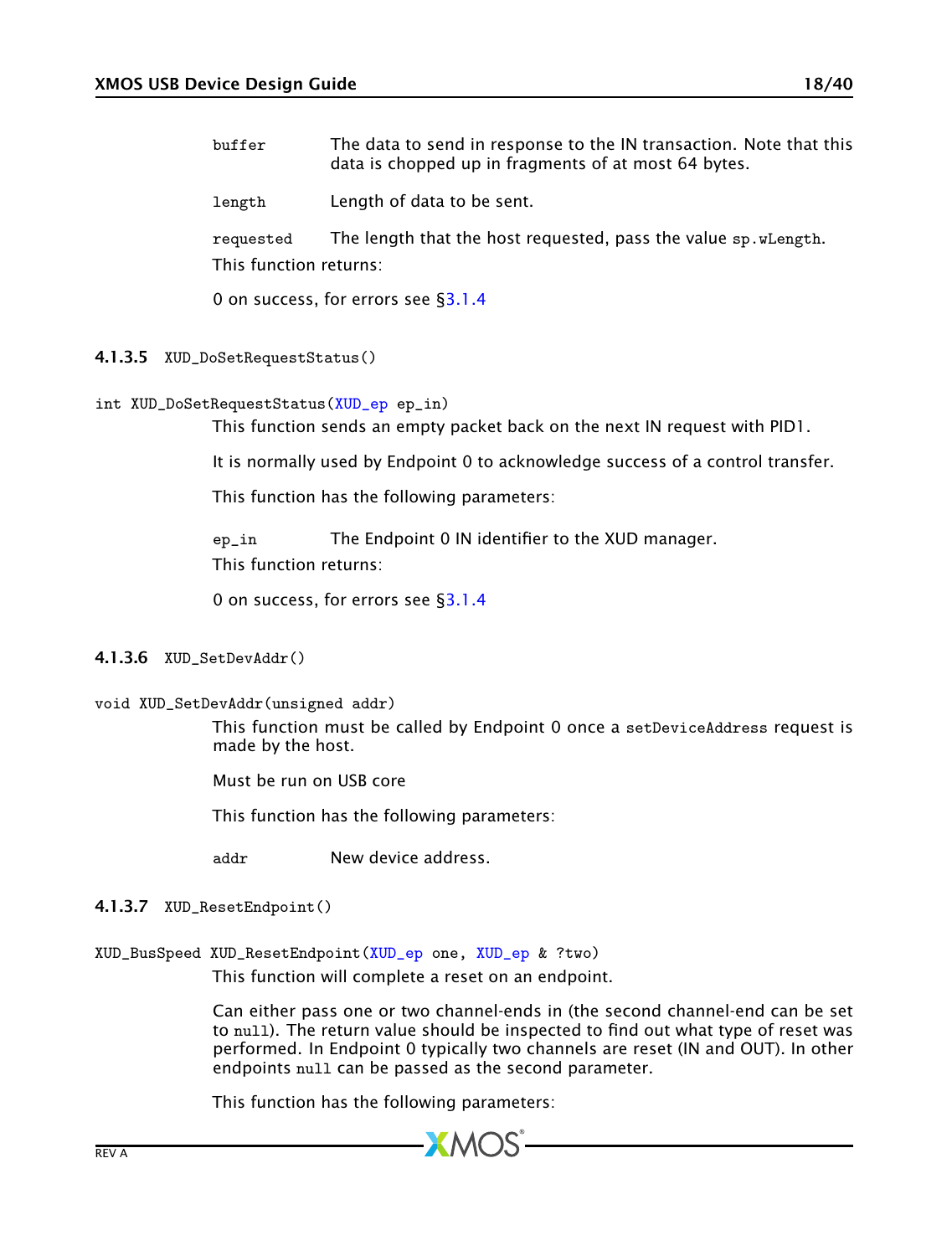- one IN or OUT endpoint identifier to perform the reset on.
- two Optional second IN or OUT endpoint structure to perform a reset on.

This function returns:

Either XUD\_SPEED\_HS - the host has accepted that this device can execute at high speed, or XUD\_SPEED\_FS - the device should run at full speed.

#### 4.1.3.8 XUD\_SetStallByAddr()

```
void XUD_SetStallByAddr(int epNum)
```
Mark an IN endpoint as STALL based on its EP address.

Cleared automatically if a SETUP received on the endpoint. Note: the IN bit of the endpoint address is used.

Must be run on USB core

This function has the following parameters:

epNum Endpoint number.

#### 4.1.3.9 XUD\_SetStall()

#### void XUD\_SetStall[\(XUD\\_ep](#page-14-2) ep)

Mark an endpoint as STALLed.

It is cleared automatically if a SETUP received on the endpoint.

Must be run on USB core

This function has the following parameters:

ep XUD\_ep type.

#### 4.1.3.10 XUD\_ClearStallByAddr()

### void XUD\_ClearStallByAddr(int epNum)

Mark an OUT endpoint as NOT STALLed based on its EP address.

**XMOS** 

Note: the IN bit of the endpoint address is used.

Must be run on USB core

This function has the following parameters:

epNum Endpoint number.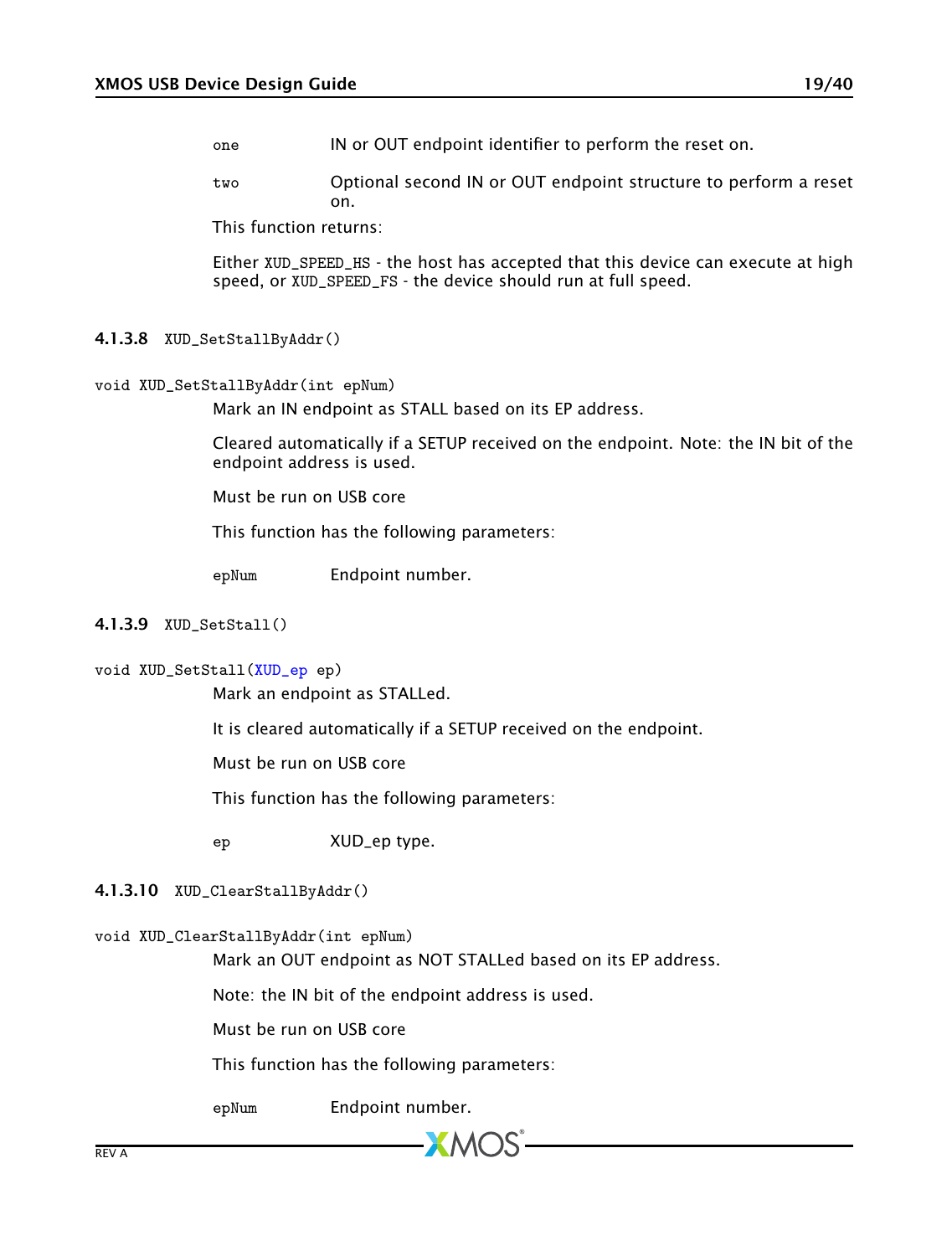4.1.3.11 XUD\_ClearStall()

void XUD\_ClearStall[\(XUD\\_ep](#page-14-2) ep)

Mark an OUT endpoint as NOT STALLed.

Must be run on USB core

This function has the following parameters:

<span id="page-19-1"></span><span id="page-19-0"></span>ep XUD\_ep type.

### 4.2 module usb device

#### 4.2.1 Data Structure

pedef struct USB\_SetupPacket

This structure closely matches the structure defined in the USB 2.0 Specification:

```
USB_BmRequestType_t bmRequestType; /* (1 byte) Specifies direction of dataflow,
                                                 type of rquest and recipient */
 unsigned char bRequest; \overline{\hspace{1cm}} /* Specifies the request */<br>unsigned short wValue; \overline{\hspace{1cm}} /* Host can use this to pass
                                             /* Host can use this to pass info to the
                                                 device in its own way */
 unsigned short wIndex; \overline{\hspace{1cm}} /* Typically used to pass index/offset such
                                                 as interface or EP no */
 unsigned short wLength; /* Number of data bytes in the data stage
                                                 ( for Host -> Device this this is exact
                                                 count, for Dev->Host is a max. */
} USB_SetupPacket_t ;
```
#### 4.2.2 Setup Function

<span id="page-19-2"></span>int USB\_GetSetupPacket[\(XUD\\_ep](#page-14-2) ep\_out, [XUD\\_ep](#page-14-2) ep\_in, USB\_SetupPacket\_t &sp) Receives a Setup data packet and parses it into the passed USB\_SetupPacket\_t structure.

This function has the following parameters:

| ep_out                 | <b>OUT endpint from XUD</b>                           |
|------------------------|-------------------------------------------------------|
| ep_in                  | IN endpoint to XUD                                    |
| sp                     | SetupPacket structure to be filled in (passed by ref) |
| This function returns: |                                                       |

0 on non-error, -1 for bus-reset

Note, this function can return -1 to indicate a bus-reset condition.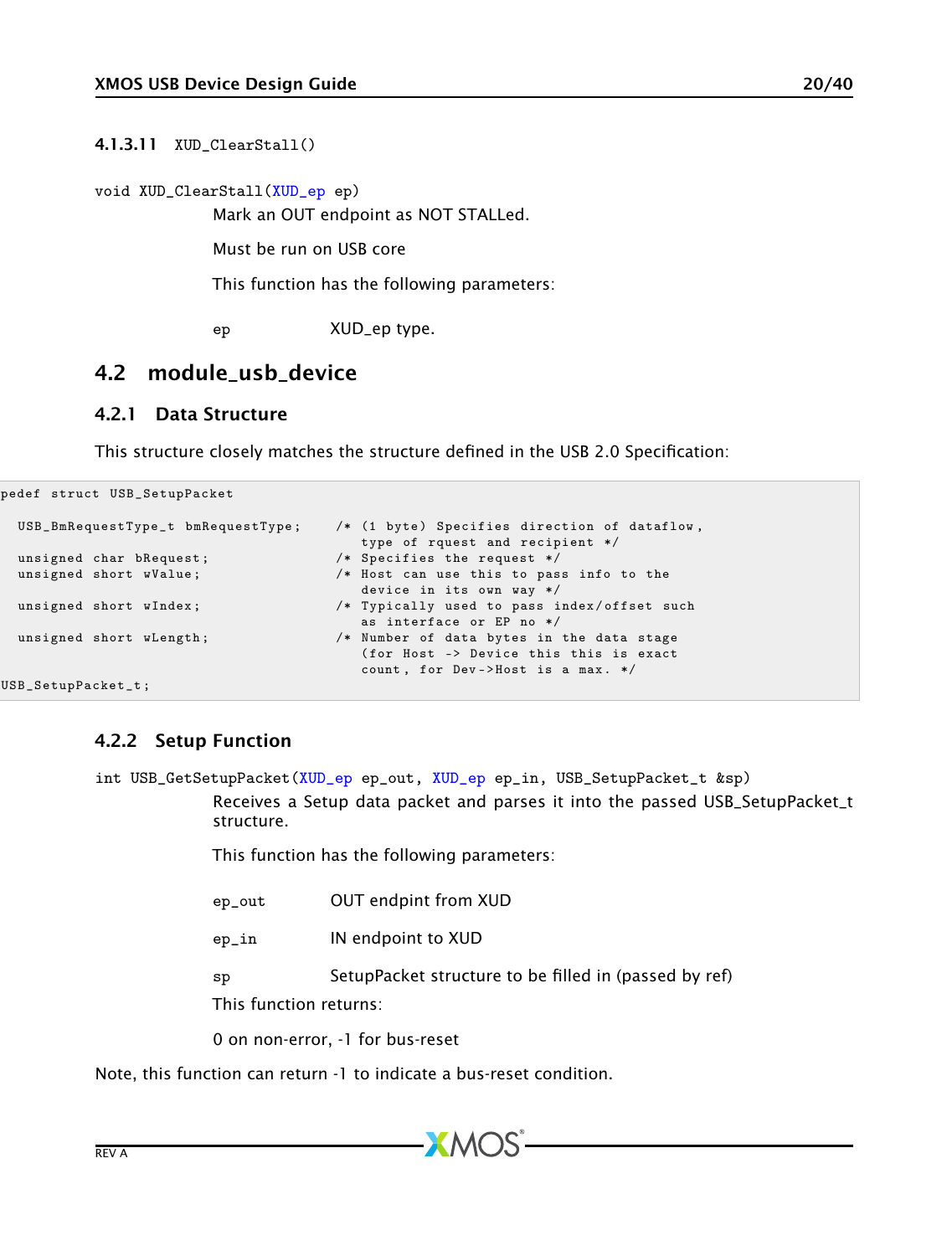### <span id="page-20-0"></span>4.2.3 Standard Requests

This function takes a populated USB\_SetupPacket\_t structure as an argument.

```
int USB_StandardRequests(XUD_ep ep_out,
                          XUD_ep ep_in,
                          unsigned char devDesc_hs[],
                          int devDescLength_hs,
                          unsigned char cfgDesc hs<sup>[]</sup>.
                          int cfgDescLength_hs,
                          unsigned char ?devDesc_fs[],
                          int devDescLength_fs,
                          unsigned char ?cfgDesc_fs[],
                          int cfgDescLength_fs,
                          unsigned char strDescs[][40],
                          USB_SetupPacket_t &sp,
                          chanend ?c_usb_test,
```
This function deals with common requests This includes Standard Device Requests listed in table 9-3 of the USB 2.0 Spec all devices must respond to these requests, in some cases a bare minimum implementation is provided and should be extended in the devices EP0 code It handles the following standard requests appropriately using values passed to it:.

Get Device Descriptor (using devDesc\_hs/devDesc\_fs arguments)

XUD\_BusSpeed usbBusSpeed)

Get Configuration Descriptor (using cfgDesc\_hs/cfgDesc\_fs arguments)

String requests (using strDesc argument)

Get Microsoft OS String Descriptor (re-uses product ID string)

Get Device\_Qualifier Descriptor

Get Other-Speed Configuration Descriptor

Set/Clear Feature (Endpoint Halt)

Get/Set Interface

Set Configuration

If the request is not recognised the endpoint is marked STALLED

This function has the following parameters:

ep\_out Endpoint from XUD (ep 0)

- ep\_in Endpoint from XUD (ep 0)
- devDesc\_hs The Device descriptor to use, encoded according to the USB standard



 $XMOS$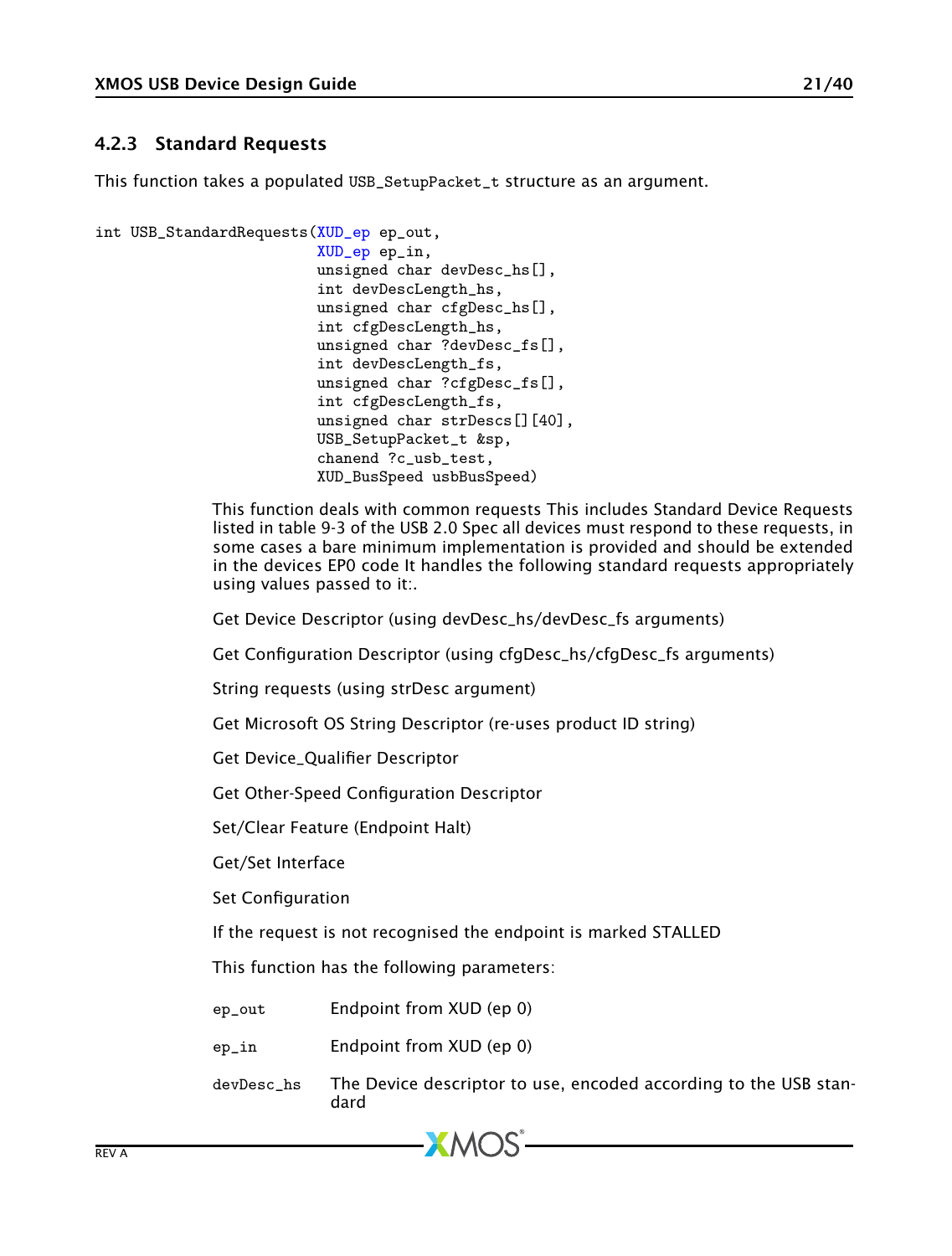| devDescLength_hs | Length of device descriptor in bytes                                            |  |  |  |
|------------------|---------------------------------------------------------------------------------|--|--|--|
| $cfgDesc_hs$     | Configuration descriptor                                                        |  |  |  |
| cfgDescLength_hs | Length of config descriptor in bytes                                            |  |  |  |
| devDesc_fs       | The Device descriptor to use, encoded according to the USB stan-<br>dard        |  |  |  |
| devDescLength_fs | Length of device descriptor in bytes. If 0 the HS device descriptor is<br>used. |  |  |  |
|                  | cfgDesc_fs Configuration descriptor                                             |  |  |  |
| cfgDescLength_fs | Length of config descriptor in bytes. If 0 the HS config descriptor is<br>used. |  |  |  |
| strDescs         |                                                                                 |  |  |  |
| $_{\rm sp}$      | USB SetupPacket t (passed by ref) in which the setup data is re-                |  |  |  |

- sp USB\_SetupPacket\_t (passed by ref) in which the setup data is returned
- c\_usb\_test Optional channel param for USB test mode support

usbBusSpeed The current bus speed (XUD\_SPEED\_HS or XUD\_SPEED\_FS) This function returns:

<span id="page-21-0"></span>Returns 0 if the request has been dealt with successfully, 1 if not. -1 for bus reset

### 4.2.4 Standard Device Request Types

- · SET\_ADDRESS
	- · The device address is set in XUD (using XUD\_SetDevAddr()).
- · SET\_CONFIGURATION
	- $\blacktriangleright$  A global variable is updated with the given configuration value.
- $\blacktriangleright$  GET\_STATUS
	- $\blacktriangleright$  The status of the device is returned. This uses the device Configuration descriptor to return if the device is bus powered or not.
- · SET\_CONFIGURATION
	- · A global variable is returned with the current configuration last set by SET\_CONFIGURATION.

 $XMOS$ 

· GET\_DESCRIPTOR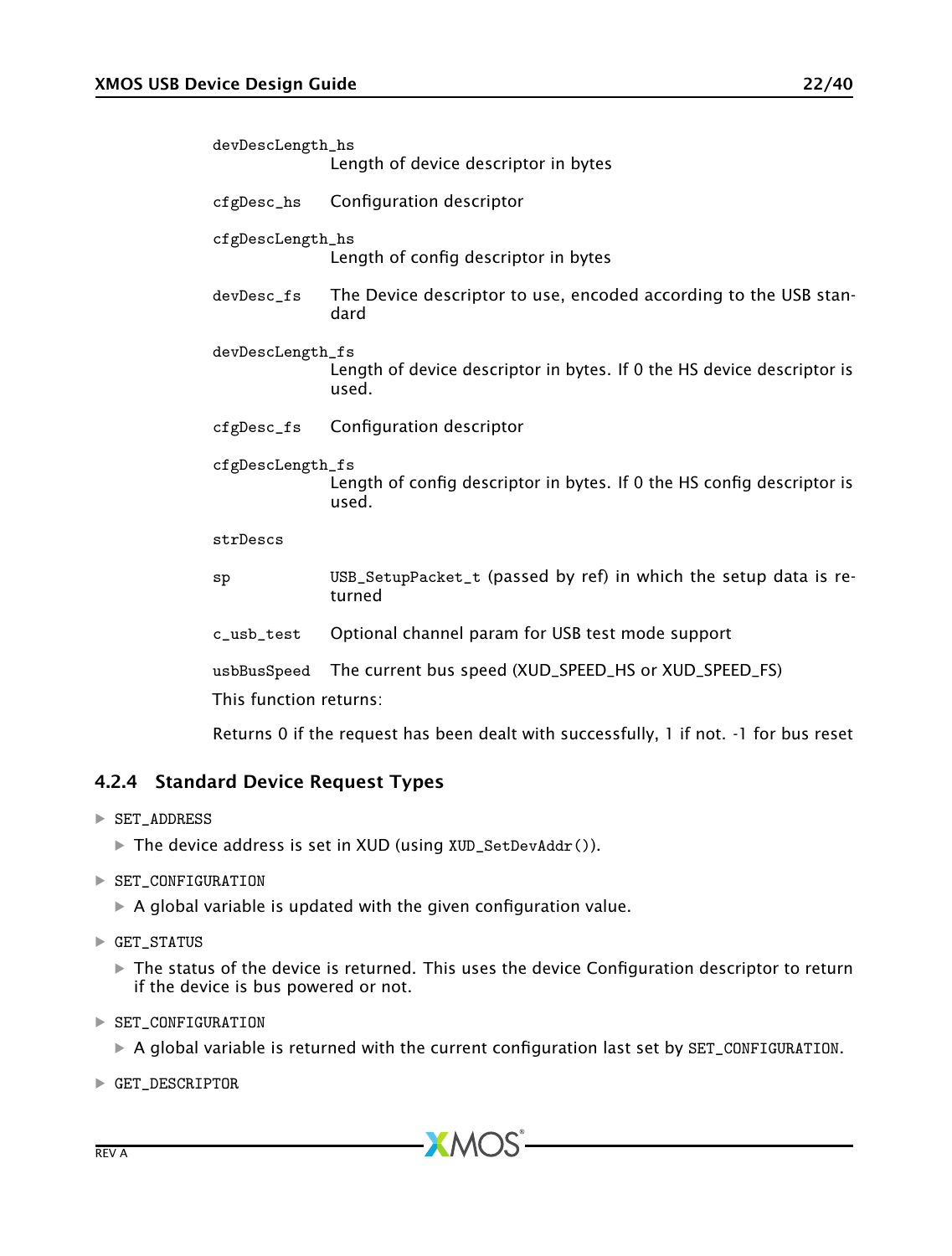- $\triangleright$  Returns the relevant descriptors. See [§6.4](#page-30-0) for further details. Note, some changes of returned descriptor will occur based on the current bus speed the device is running.
	- $\triangleright$  DEVICE
	- · CONFIGURATION
	- · DEVICE\_QUALIFIER
	- · OTHER\_SPEED\_CONFIGURATION
	- $\triangleright$  STRING

In addition the following test mode requests are dealt with (with the correct test mode set in XUD):

- · SET\_FEATURE
	- · TEST\_J
	- · TEST\_K
	- · TEST\_SE0\_NAK
	- · TEST\_PACKET
	- · FORCE\_ENABLE

### <span id="page-22-0"></span>4.2.5 Standard Interface Requests

- · SET\_INTERFACE
	- $\triangleright$  A global variable is maintained for each interface. This is updated by a SET\_INTERFACE. Some basic range checking is included using the value numInterfaces from the ConfigurationDescriptor.
- $\blacktriangleright$  GET\_INTERFACE
	- · Returns the value written by SET\_INTERFACE.

### <span id="page-22-1"></span>4.2.6 Standard Endpoint Requests

- · SET\_FEATURE
- · CLEAR\_FEATURE
- $\blacktriangleright$  GET\_STATUS

If parsing the request does not result in a match, the request is not handled, the Endpoint is marked "Halted" (Using XUD\_SetStall\_Out() and XUD\_SetStall\_In()) and the function returns 1. The function returns 0 if a request was handled without error (See also Status Reporting).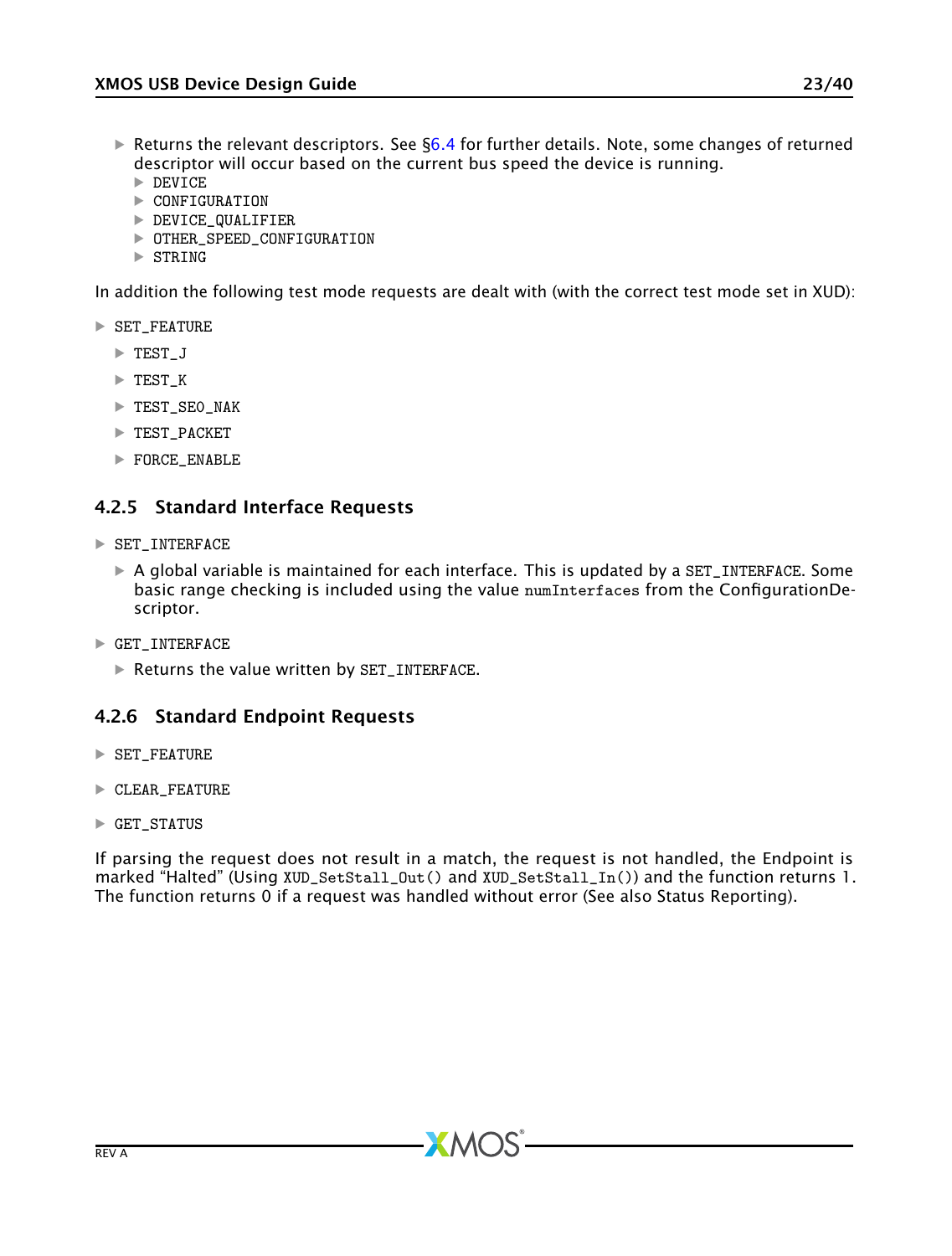# <span id="page-23-0"></span>5 Programming Guide

IN THIS CHAPTER

- $\blacktriangleright$  [Includes](#page-23-1)
- · [Declarations](#page-23-2)
- · [Endpoint 0 Implementation](#page-24-0)
- $\blacktriangleright$  [Main](#page-25-0)
- · [Endpoint Addresses](#page-26-0)
- ▶ [Sending/Receiving Data](#page-26-1)
- **[Device Descriptors](#page-26-2)**
- · [Worked Example](#page-26-3)

<span id="page-23-1"></span>This section provides information on how to create an application using the USB Device library.

## 5.1 Includes

<span id="page-23-2"></span>The application needs to include xud.h and usb.h.

## 5.2 Declarations

Create a table of endpoint types for both IN and OUT endpoints. These must each include one for endpoint 0.

```
# define XUD_EP_COUNT_OUT 1
# define XUD_EP_COUNT_IN 2
/* Endpoint type tables */
XUD_EpType epTypeTableOut [ XUD_EP_COUNT_OUT ] = {
    XUD_EPTYPE_CTL | XUD_STATUS_ENABLE
};
XUD_EpType epTypeTableIn [ XUD_EP_COUNT_IN ] = {
    XUD_EPTYPE_CTL | XUD_STATUS_ENABLE , XUD_EPTYPE_BUL
};
```
The endpoint types are:

- · XUD\_EPTYPE\_ISO: Isochronous endpoint
- · XUD\_EPTYPE\_INT: Interrupt endpoint
- · XUD\_EPTYPE\_BUL: Bulk endpoint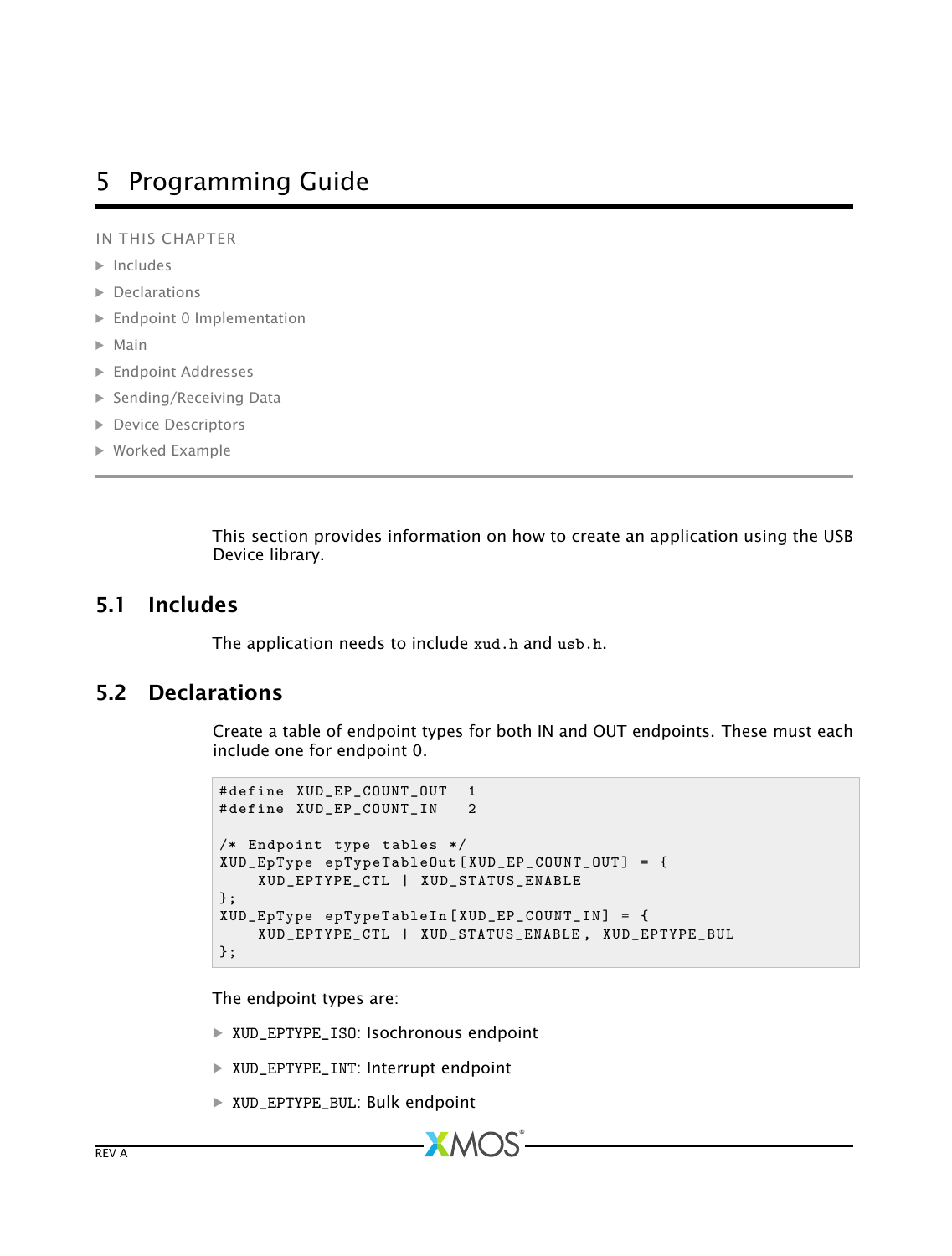- · XUD\_EPTYPE\_CTL: Control endpoint
- · XUD\_EPTYPE\_DIS: Disabled endpoint

<span id="page-24-0"></span>And XUD\_STATUS\_ENABLE is ORed in to the endpoints that wish to be informed of USB bus resets (see [§3.1.4\)](#page-10-0).

## 5.3 Endpoint 0 Implementation

It is necessary to create an implementation for endpoint 0 which takes two channels, one for IN and one for OUT. It can take an optional channel for test (see  $\S 3.1.6$ ).

```
void Endpoint0 (chanend chan_ep0_out, chanend chan_ep0_in, chanend ?
   \rightarrow c_usb_test)
{
```
Every endpoint must be initialized using the XUD\_InitEp() function. For endpoint 0 this is looks like:

```
XUD_ep ep0_out = XUD_InitEp ( chan_ep0_out ) ;
XUD_ep ep0_in = XUD_InitEp ( chan_ep0_in );
```
Typically the minimal code for endpoint 0 loops making call to USB\_GetSetupPacket(), parses the USB\_SetupPacket\_t for any class/applicaton specific requests. Then makes a call to USB\_StandardRequests(). And finally, calls XUD\_ResetEndpoint() if there have been any errors. For example: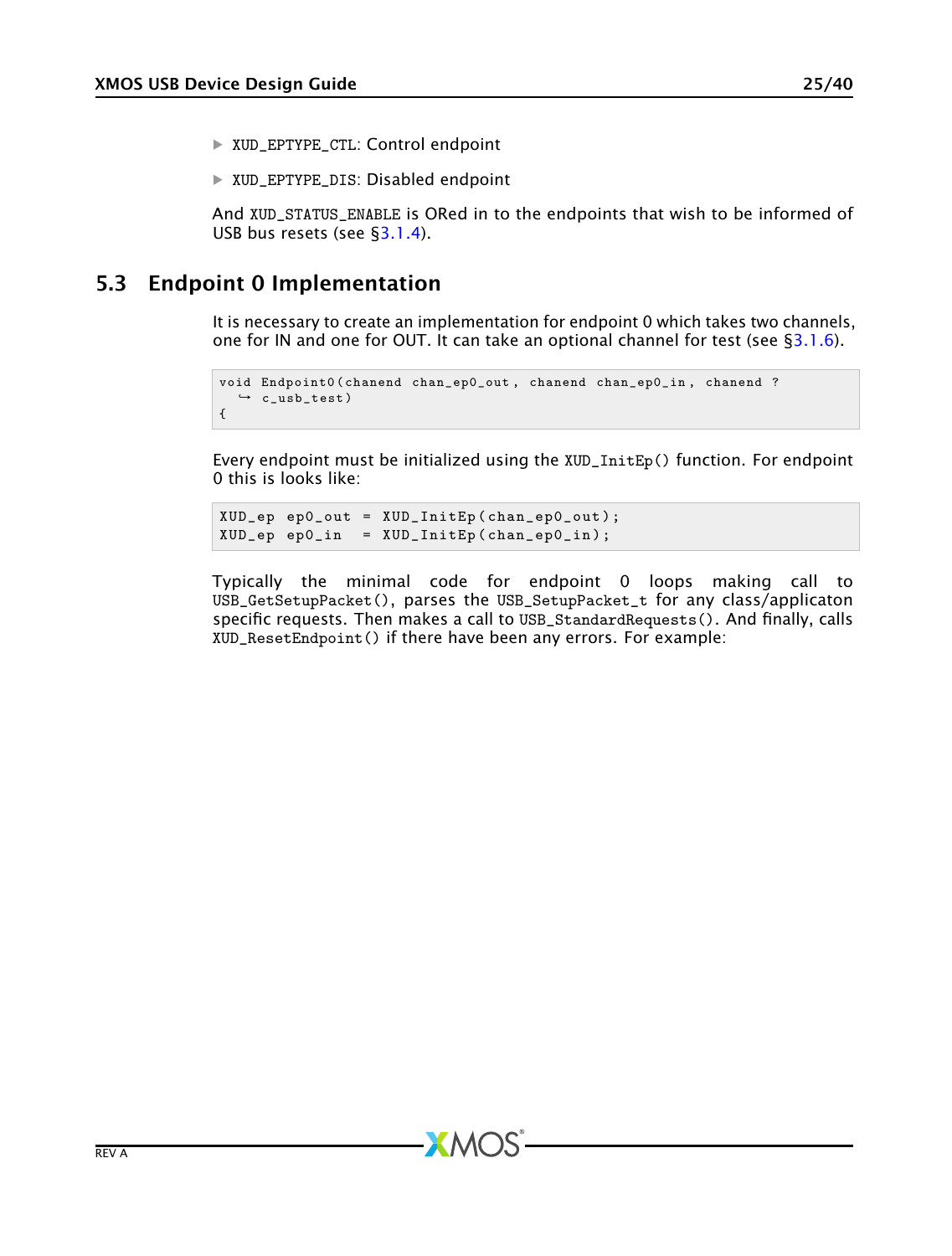```
while (1)
{
    /* Returns 0 on success , < 0 for USB RESET */
    int retVal = USB_GetSetupPacket ( ep0_out , ep0_in , sp );
    if (retVal == 0){
         switch ( sp . bmRequestType . Type )
         {
             case BM_REQTYPE_TYPE_CLASS :
                 switch ( sp . bmRequestType . Receipient )
                 {
                      case BM_REQTYPE_RECIP_INTER :
                          // Optional class specific requests .
                          break ;
                      ...
                 }
                 break ;
             ...
        }
         retval = USB_StandardRequests ( ep0_out , ep0_in ,
                 devDesc, devDescLen, ...);
    }
    if (retVal < 0)usbBusSpeed = XUD_ResetEndpoint ( ep0_out , ep0_in );
}
```
The code above could also over-ride any of the requests handled in USB\_StandardRequests() for custom functionality.

Note, class specific code should be inserted before USB\_StandardRequests() is called since if USB\_StandardRequests() cannot handle a request it marks the Endpoint stalled to indicate to the host that the request is not supported by the device.

<span id="page-25-0"></span>Note that on reset the XUD returns the negotiated USB speed (full speed/high speed).

## 5.4 Main

Within the main function it is necessary to allocate the channels to connect the endpoints and then create the top-level par containing the XUD\_Manager, endpoint 0 and any application specific endpoints.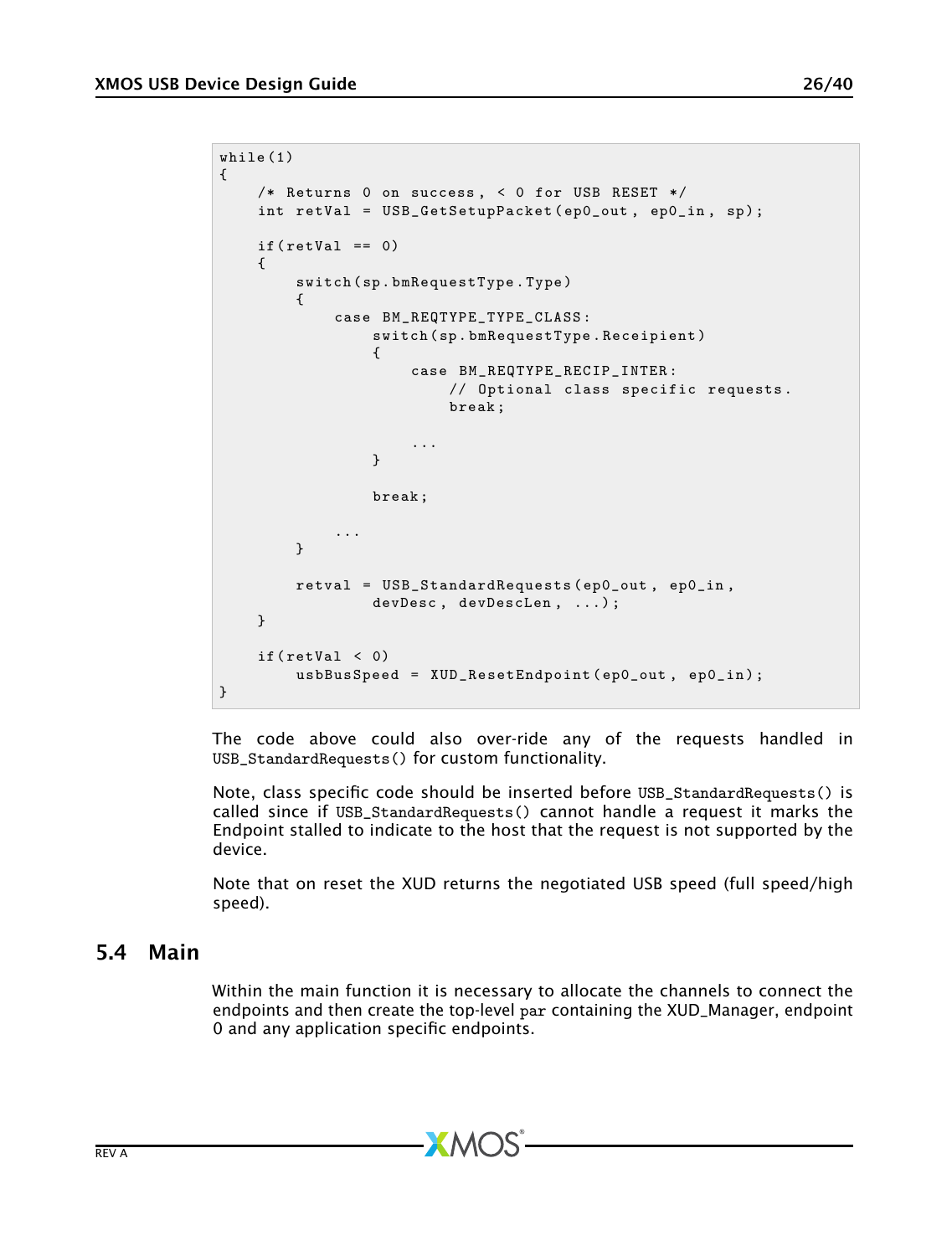```
int main ()
{
    chan c_ep_out [XUD_EP_COUNT_OUT], c_ep_in [XUD_EP_COUNT_IN];
    par {
        XUD_Manager ( c_ep_out , XUD_EP_COUNT_OUT ,
                     c_ep_in , XUD_EP_COUNT_IN ,
                     null , epTypeTableOut , epTypeTableIn ,
                     null, null, null, XUD_SPEED_HS, null);
        Endpoint0 (c_epp_out[0], c_epp_in[0]);// Application specific endpoints
         ...
    }
    return 0;
}
```
The XUD\_Manager connects to one end of every channel while the other end is passed to an endpoint (either endpoint 0 or an application specific endpoint). Application specific endpoints are connected using channel ends so the IN and OUT channel arrays need to be extended for each endpoint.

# 5.5 Endpoint Addresses

<span id="page-26-0"></span>Endpoint 0 uses index 0 of both the endpoint type table and the channel array. The address of other endpoints must also correspond to their index in the endpoint table and the channel array.

# 5.6 Sending/Receiving Data

<span id="page-26-2"></span><span id="page-26-1"></span>An application specific endpoint can send data using XUD\_SetBuffer() (see  $\S$ 4.1.3.2) and receive data using XUD\_GetBuffer() (see  $\S$ 4.1.3.1).

# 5.7 Device Descriptors

USB device descriptors must be provided for each USB device. They are used to identify the USB device's vendor ID, product ID and detail all the attributes of the advice as specified in the USB 2.0 standard. It is beyond the scope of this document to give details of writing a descriptor.

# 5.8 Worked Example

<span id="page-26-3"></span>For more details see the worked HID Class example  $(S6)$ .

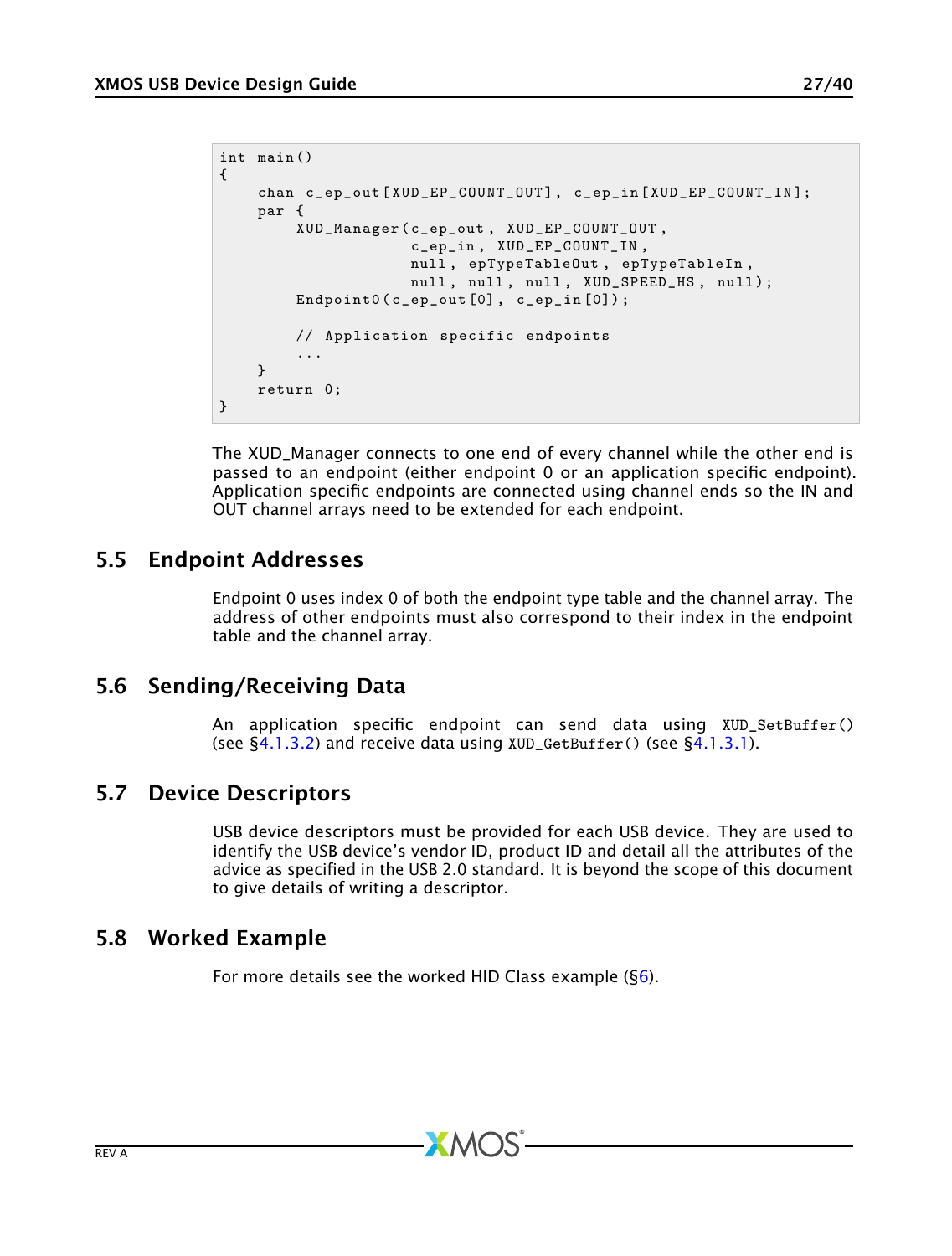# <span id="page-27-0"></span>6 Example Application

IN THIS CHAPTER

- · [Declarations](#page-27-1)
- · [Main program](#page-27-2)
- · [HID Response Function](#page-28-0)
- · [Standard Descriptors](#page-30-0)
- · [Application and Class Specific Requests](#page-32-1)

This section contains a full worked example of a High Speed USB 2.0 HID Class device. The example code in this document is intended for xCORE-USB (U-Series) devices. The code would be very similar for an xCORE General Purpose (L-Series) devices with external ULPI transceiver, with only the declarations and call to XUD\_Manager() being different.

<span id="page-27-1"></span>The full source for this demo is released as the HID Class USB Device Demo available through the XMOS xTIMEcomposer tool. The tool can be downloaded free from www.xmos.com.

# 6.1 Declarations

```
#include <xs1.h>
# include " xud . h"
# include " usb . h"
# define XUD_EP_COUNT_OUT 1<br># define XUD EP COUNT IN 2
# define XUD_EP_COUNT_IN 2
/* Endpoint type tables */
XUD_EpType epTypeTableOut [ XUD_EP_COUNT_OUT ] = {
    XUD_EPTYPE_CTL | XUD_STATUS_ENABLE
};
XUD EpType epTypeTableIn [XUD_EP_COUNT_IN] = {
    XUD_EPTYPE_CTL | XUD_STATUS_ENABLE , XUD_EPTYPE_BUL
};
```
## 6.2 Main program

<span id="page-27-2"></span>The main function creates three tasks: the XUD manager, endpoint 0, and HID. An array of channels is used for both in and out endpoints, endpoint 0 requires both, HID is just an IN endpoint for the mouse data to the host.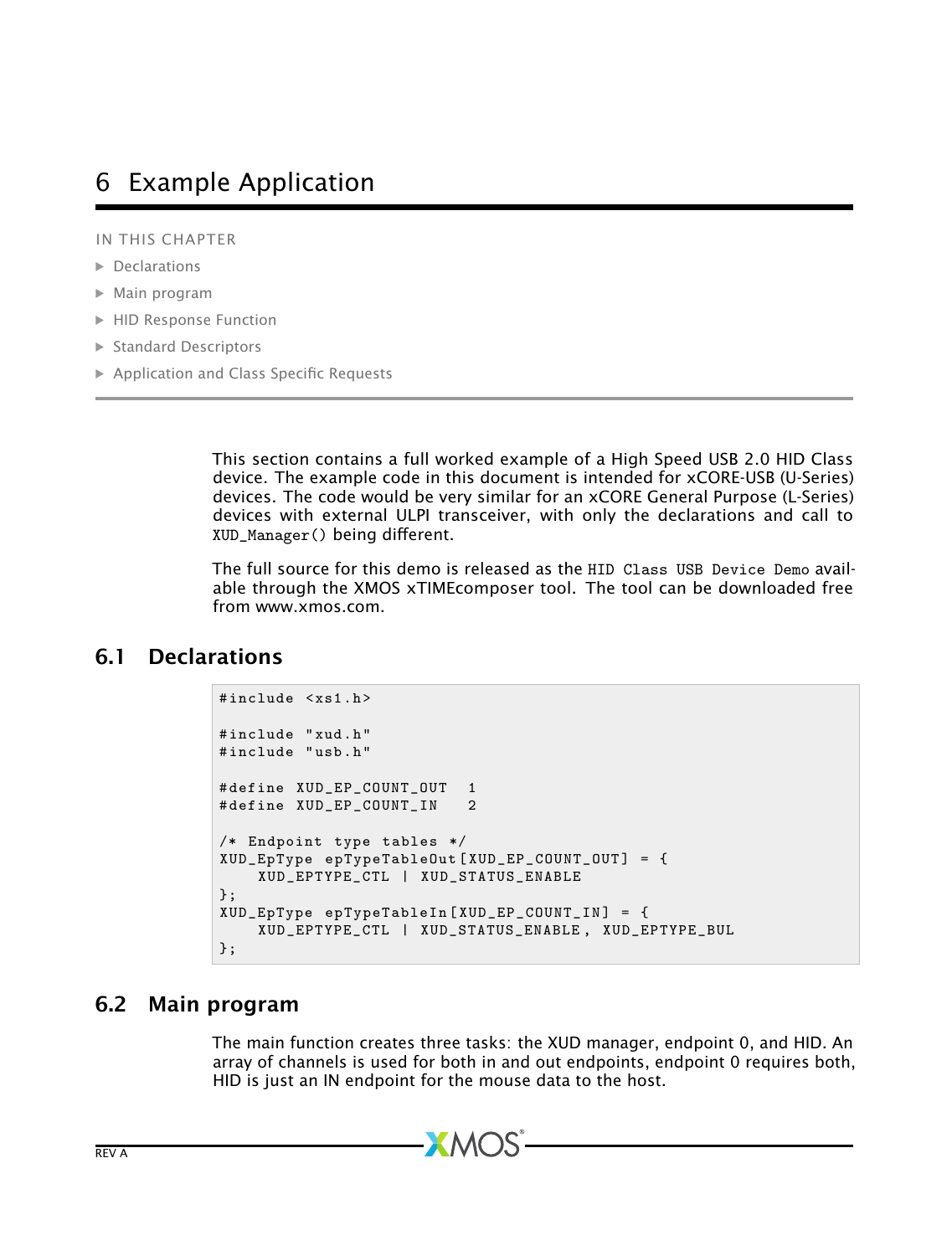```
int main ()
{
    chan c_ep_out [XUD_EP_COUNT_OUT], c_ep_in [XUD_EP_COUNT_IN];
    par {
        XUD_Manager ( c_ep_out , XUD_EP_COUNT_OUT ,
                     c_ep_in , XUD_EP_COUNT_IN ,
                     null , epTypeTableOut , epTypeTableIn ,
                     null, null, null, XUD_SPEED_HS, null);
        Endpoint0 (c_epp_out[0], c_epp_in[0]);hid_mouse (c_eep_in [1]) ;
    }
    return 0;
}
```
Since we do not require SOF notifications  $null$  is passed into the  $c$ <sub>-sof</sub> parameter. XUD\_SPEED\_HS is passed for the desiredSpeed parameter as we wish to run as a high-speed device. Test mode support is not important for this example to null is also passed to the c\_usb\_testmode parameter.

# 6.3 HID Response Function

<span id="page-28-0"></span>This function responds to the HID requests—it draws a square using the mouse moving 40 pixels in each direction in sequence every 100 requests. Change this function to feed other data back (for example based on user input). It demonstrates the use of XUD\_SetBuffer.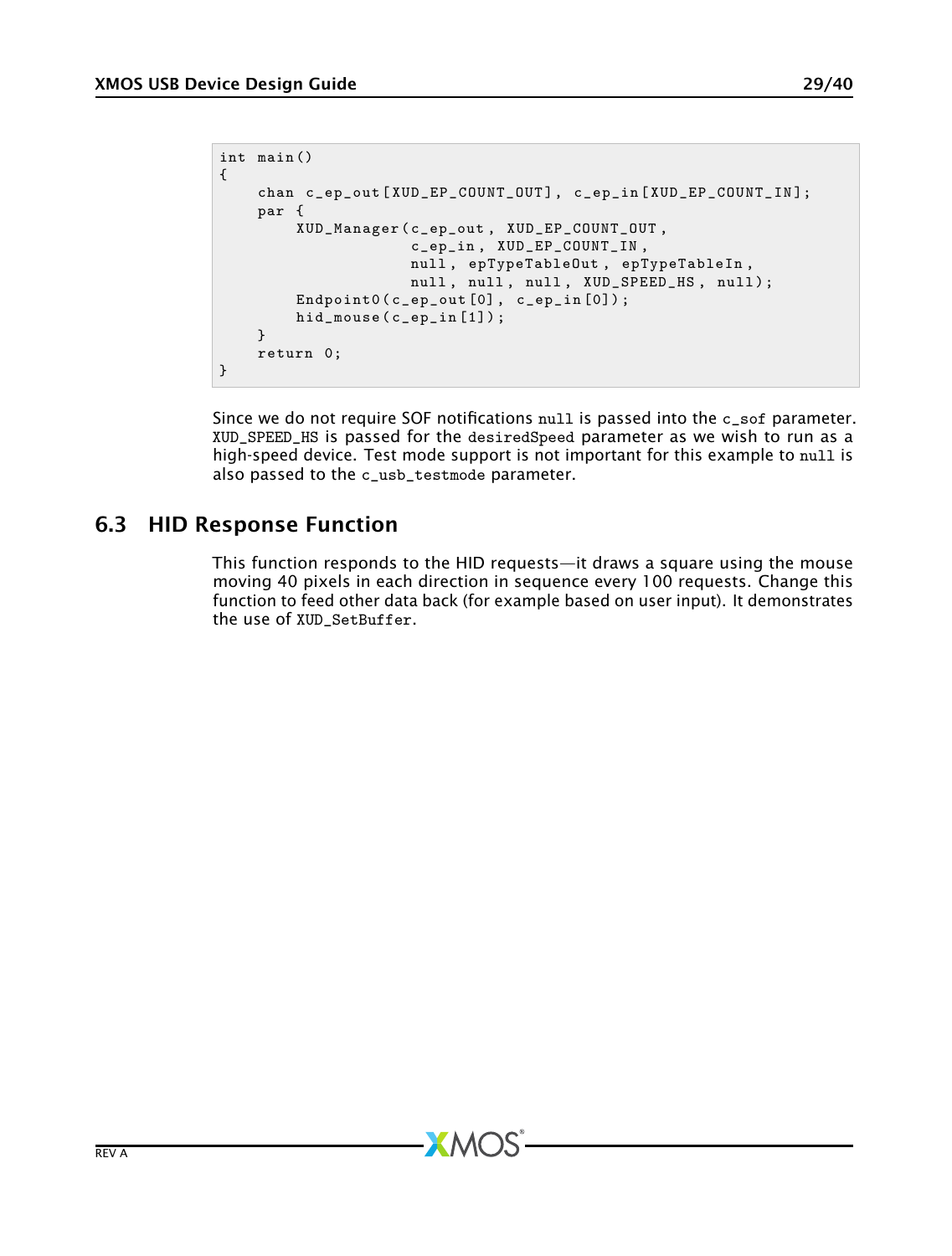```
void hid_mouse ( chanend c_ep1 ) {
    char buffer [] = {0, 0, 0, 0};
    int counter = 0;
    int state = 0:
    XUD_ep ep = XUD_Init_Ep ( c_ep1 );
    counter = 0;
    while (1) {
         counter ++;
         if (counter == 100) {
             if (state == 0) {
                  buffer [1] = 40;buffer[2] = 0;state +=1;
             } else if (\text{state} == 1) {
                  buffer [1] = 0;buffer[2] = 40;
                  state +=1;
             } else if (\text{state} == 2) {
                  buffer [1] = -40;buffer \lceil 2 \rceil = 0:
                  state +=1;
             } else if (state == 3) {
                  buffer[1] = 0;buffer [2] = -40;state = 0;
             }
             counter = 0;} else {
             buffer [1] = 0;buffer [2] = 0;}
         XUD SetBuffer (c<sub>ep</sub>, buffer, 4) < 0;
    }
}
```
Note, this endpoint does not receive or check for status data. It always performs IN transactions. Since it's behaviour is not modified based on bus speed the mouse cursor will move more slowly when connected via a full-speed port. Ideally the device would either modify its required polling rate in its descriptors (bInterval in the endpoint descriptor) or the counter value it is using in the hid\_mouse() function.

Should processing take longer that the host IN polls, the XUD\_Manager core will simply NAK the host. The XUD\_SetBuffer() function will return when the packet transmission is complete.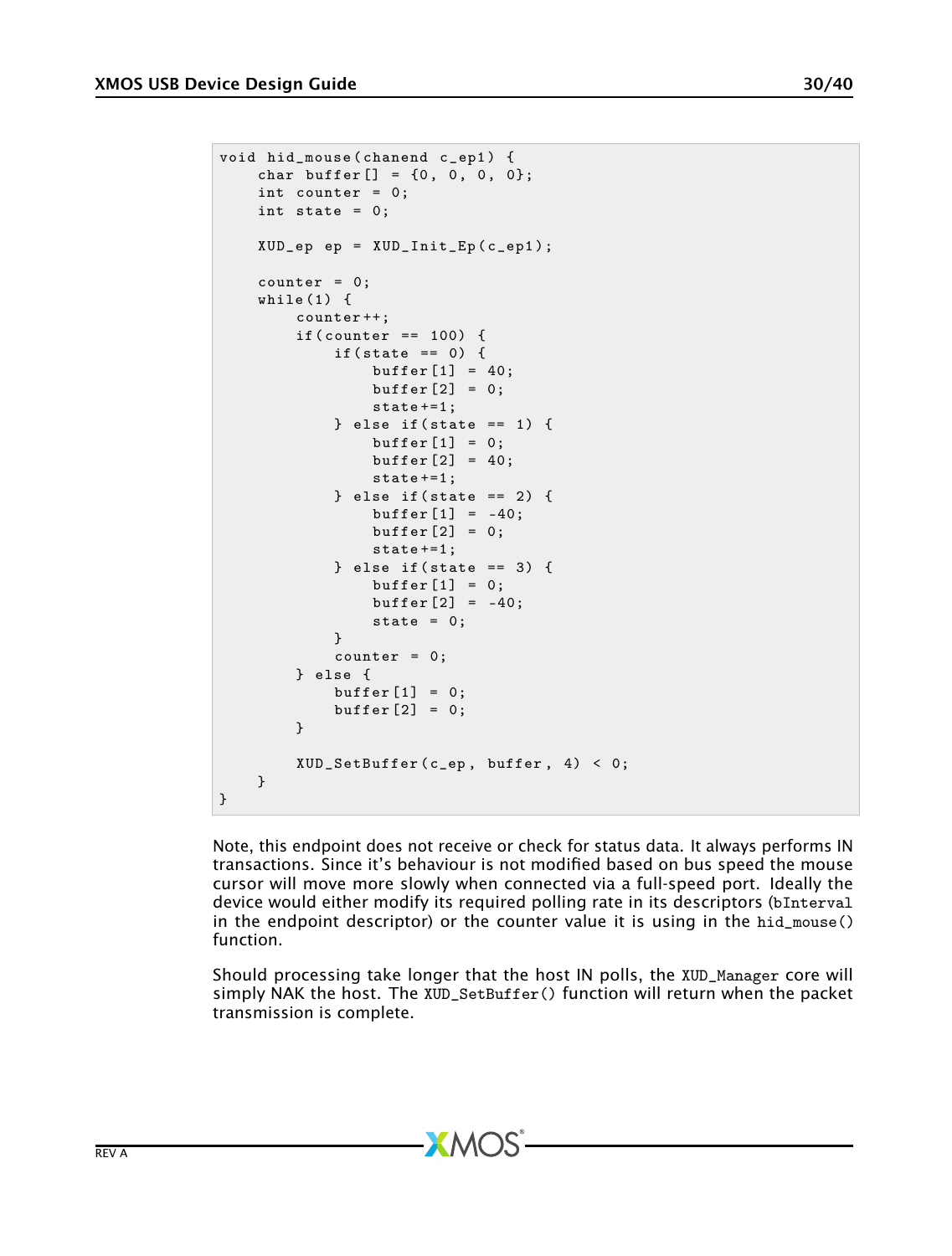# 6.4 Standard Descriptors

<span id="page-30-0"></span>The USB\_StandardRequests() function expects descriptors be declared as arrays of characters. Descriptors are looked at in depth in this section.

### <span id="page-30-1"></span>6.4.1 Device Descriptor

The device descriptor contains basic information about the device. This descriptor is the first descriptor the host reads during its enumeration process and it includes information that enables the host to further interrogate the device. The descriptor includes information on the descriptor itself, the device (USB version, vendor ID etc.), its configurations and any classes the device implements.

For the HID Mouse example this descriptor looks like the following:

```
static unsigned char devDesc [] =
{
   0 \times 12, /* 0 bLength */USB_DEVICE, \frac{1}{1} bdescriptorType */<br>0x00, \frac{1}{1} bdUSB */
                         /* 2 bcdUSB */0x02, /* 3 bcdUSB */0 x00 , /* 4 bDeviceClass */
    0 x00 , /* 5 bDeviceSubClass */
   0 \times 00, /* 6 \text{ b}DeviceProtocol */
    0 x40 , /* 7 bMaxPacketSize */
    (VENDOR\_ID & OxFF), /* 8 <i>i</i>dVendor */( VENDOR_ID >> 8) , /* 9 idVendor */
   (PRODUCT_ID & OxFF), /* 10 idProduct */<br>(PRODUCT_ID >> 8), /* 11 idProduct */
   (PRODUCT_ID \rightarrow 8),
   (BCD_DEVICE & 0xFF), /* 12 \text{ bcd}<br>
(BCD_DEVICE >> 8), /* 13 \text{ bcd}(BCD_DEVICE >> 8), 0x01,
                         /* 14 iManufacturer */0 \times 02, /* 15 iProduct */0 \times 00, /* 16 iSerialNumber */0x01 /* 17 bNumConfigurations */
```
### <span id="page-30-2"></span>6.4.2 Device Qualifier Descriptor

Devices which support both full and high-speeds must implement a device qualifier descriptor. The device qualifier descriptor defines how fields of a high speed device's descriptor would look if that device is run at a different speed. If a highspeed device is running currently at full/high speed, fields of this descriptor reflect how device descriptor fields would look if speed was changed to high/full. Please refer to section 9.6.2 of the USB 2.0 specification for further details.

For a full-speed only device this is not required.

Typically a device qualifier descriptor is derived mechanically from the device descriptor. The USB\_StandardRequest function will build a device qualifier from the device descriptors passed to it based on the speed the device is currently running at.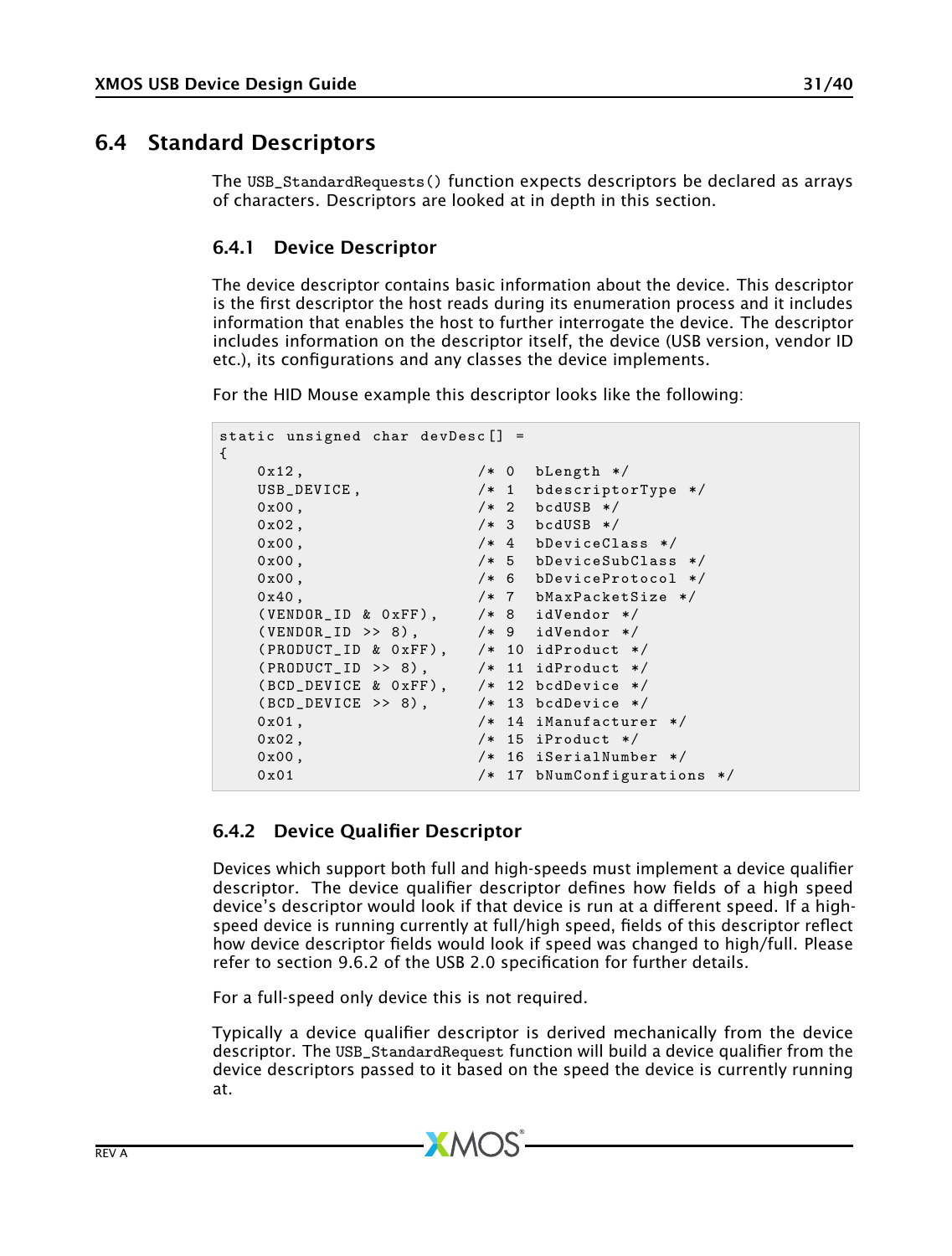## <span id="page-31-0"></span>6.4.3 Configuration Descriptor

The configuration descriptor contains the devices features and abilities. This descriptor includes Interface and Endpoint Descriptors. Every device must have at least one configuration, in our example there is only one configuration. The configuration descriptor is presented below:

```
static unsigned char cfgDesc [] = {<br>0x09 /* 0 bL
     0 x09, <br>0 x02, <br>
/* 0 bLength */
     0 x02, <br>0 x22, 0 x00, <br>\frac{1}{2} /* 2 wTotalLength */
      0 x22 , 0 x00 , /* 2 wTotalLength */
      0 \times 01, /* 4 bNumInterfaces */0 x01 , /* 5 bConfigurationValue */
      0 x03 , /* 6 iConfiguration */
     0 x80, \frac{1}{1} \frac{1}{1} \frac{1}{1} bmAttributes */
     0 \times C8, /* 8 bMaxPower */0 \times 09, 4 \times 0 blength * /<br>0 \times 04. 4 \times 1 blescripto
     0 \times 04, 4 \times 1 bDescriptorType */<br>0 \times 00. 4 \times 2 bInterfacecNumber
     0 \times 00, \frac{1}{10}, \frac{1}{10}, \frac{1}{10}, \frac{1}{10}, \frac{1}{10}, \frac{1}{10}, \frac{1}{10}, \frac{1}{10}, \frac{1}{10}, \frac{1}{10}, \frac{1}{10}, \frac{1}{10}, \frac{1}{10}, \frac{1}{10}, \frac{1}{10}, \frac{1}{10}, \frac{1}{10}, \frac{1}{10 \times 00, \frac{1}{10}, \frac{1}{10}, \frac{1}{10}, \frac{1}{10}, \frac{1}{10}, \frac{1}{10}, \frac{1}{10}, \frac{1}{10}, \frac{1}{10}, \frac{1}{10}, \frac{1}{10}, \frac{1}{10}, \frac{1}{10}, \frac{1}{10}, \frac{1}{10}, \frac{1}{10}, \frac{1}{10}, \frac{1}{10 \times 01, 4: bNumber \star 4: bNumber \star 7: bInternet</math>0 \times 03, \overline{\smash)}/* 5: bInterfaceClass \overline{*}/<br>0 \times 00, \overline{\smash)}/* 6: bInterfaceSubClass
     0 \times 00, \frac{1}{10} \times 6: bInterfaceSubClass */<br>0 \times 02. \frac{1}{10} \times 7: bInterfaceProtocol*/
                                        /* 7:  bInterfaceProtocol */0 \times 00, /* 8 iInterface */0x09, /* 0 bLength. Note this is currently
                                                 replicated in hidDescriptor [] below */
     0 x 21, \qquad \qquad /* 1 bDescriptorType (HID) */<br>0 x 10. \qquad \qquad /* 2 bcdHID */
     0 \times 10, 4 \times 2 bcdHID * /<br>0 \times 11 4 \times 3 bcdHID * /0 \times 11, 4 \times 3 bcdHID */<br>0 \times 00. 4 \times 4 bCountryC
      0 x00 , /* 4 bCountryCode */
      0 x01 , /* 5 bNumDescriptors */
      0 x22 , /* 6 bDescriptorType [0] ( Report ) */
     0x48, /* 7  WDescriptorLength * /0 x00, \overline{ } /* 8 wDescriptorLength */
     0x07, /* 0 bLength */0x05, /* 1 bDescriptorType */
     0 \times 81, \frac{1}{10}, \frac{1}{10} , \frac{1}{10} , \frac{1}{10} , \frac{1}{10} , \frac{1}{10} , \frac{1}{10} , \frac{1}{10} , \frac{1}{10} , \frac{1}{10} , \frac{1}{10} , \frac{1}{10} , \frac{1}{10} , \frac{1}{10} , \frac{1}{10} , \frac{1}{10} , \frac{0 \times 03, \frac{1}{10} \times 3 bmAttributes */<br>0 \times 40, \frac{1}{10} \times 4 wMaxPacketSize
     0 \times 40, 4 \times 4 wMaxPacketSize */<br>0 \times 00. 4 \times 5 wMaxPacketSize */
      0 x00 , /* 5 wMaxPacketSize */
      0x01 /* 6 bInterval */
```
## <span id="page-31-1"></span>6.4.4 Other Speed Configuration Descriptor

A other speed configuration for similar reasons as the device qualifier descriptor. The USB\_StandardRequests() function generates this descriptor from the Configuration Descriptors passed to it based on the bus speed it is currently running at. For the HID mouse example we used the same configuration Descriptors if running on full-speed or high-speed.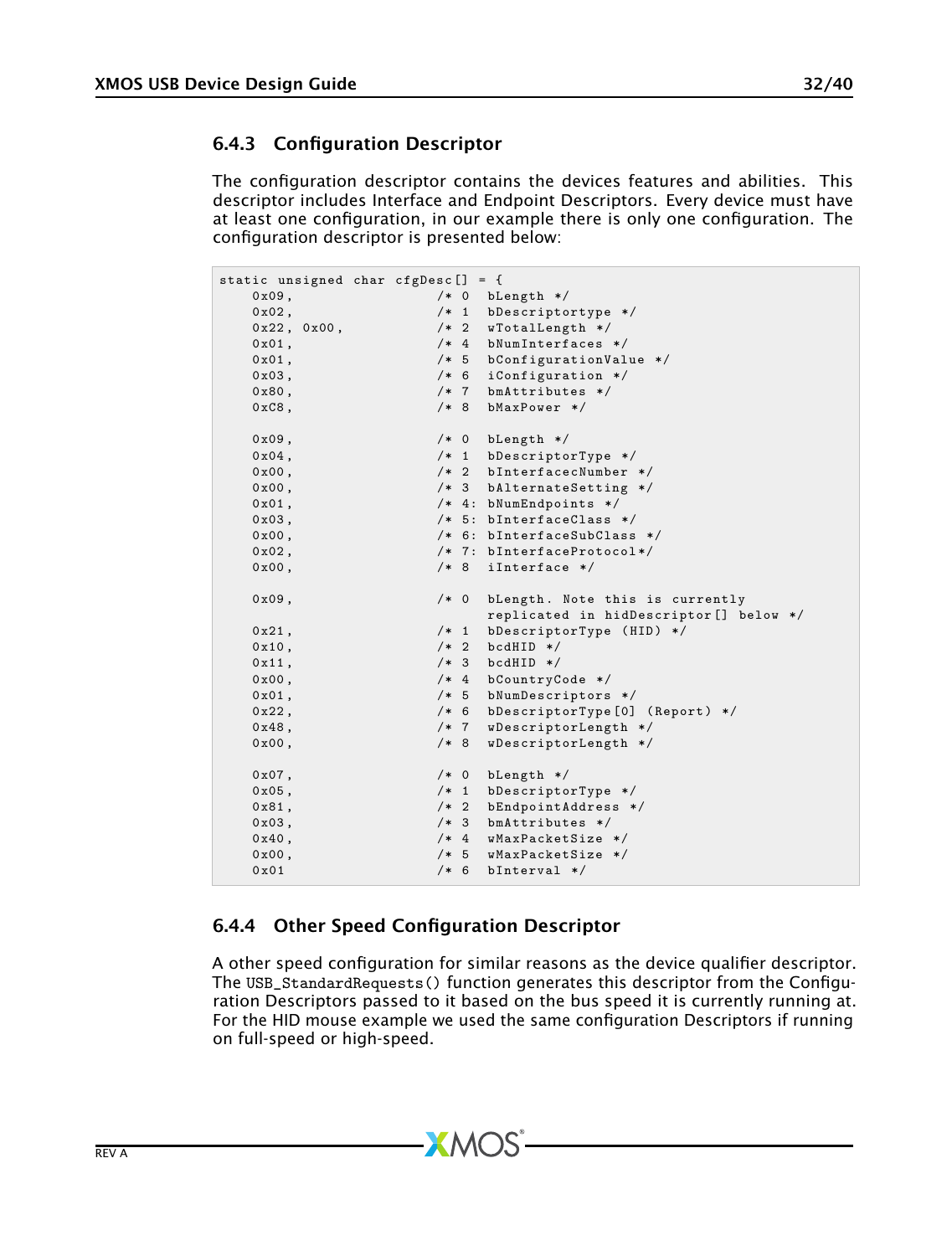### <span id="page-32-0"></span>6.4.5 String Descriptors

An array of strings supplies all the strings that are referenced from the descriptors (using fields such as 'iInterface', 'iProduct' etc.). String 0 is the language descriptor, and is interpreted as "no string supplied" when used as an index value. The USB\_StandardRequests() function deals with requests for strings using the table of strings passed to it. The string table for the HID mouse example is shown below:

```
static unsigned char stringDescriptors [][40] =
{
     " ",<br>"XMOS", " // Language string"<br>// iManufacturer
                                         // iManufacturer
     " Example HID Mouse", \frac{1}{2} iProduct<br>"Config", \frac{1}{2} iConfigu
                                         // iConfiguration
```
Note that the null values and length 0 is passed for the full-speed descriptors, this means that the same descriptors will be used whether the device is running in full or high-speed.

# 6.5 Application and Class Specific Requests

<span id="page-32-1"></span>Although the USB\_StandardRequests() function deals with many of the requests the device is required to handle in order to be properly enumerated by a host, typically a USB device will have Class (or Application) specific requests that must be handled.

In the case of the HID mouse there are three mandatory requests that must be handled:

- · GET\_DESCRIPTOR
	- · HID Return the HID descriptor
	- · REPORT Return the HID report descriptor
- · GET\_REPORT Return the HID report data

Please refer to the HID Specification and related documentation for full details of all HID requests.

The HID report descriptor informs the hosts of the contents of the HID reports that it will be sending to the host periodically. For a mouse this could include X/Y axis values, button presses etc. Tools for building these descriptors are available for download on the usb.org website.

The HID report descriptor for the HID mouse example is shown below: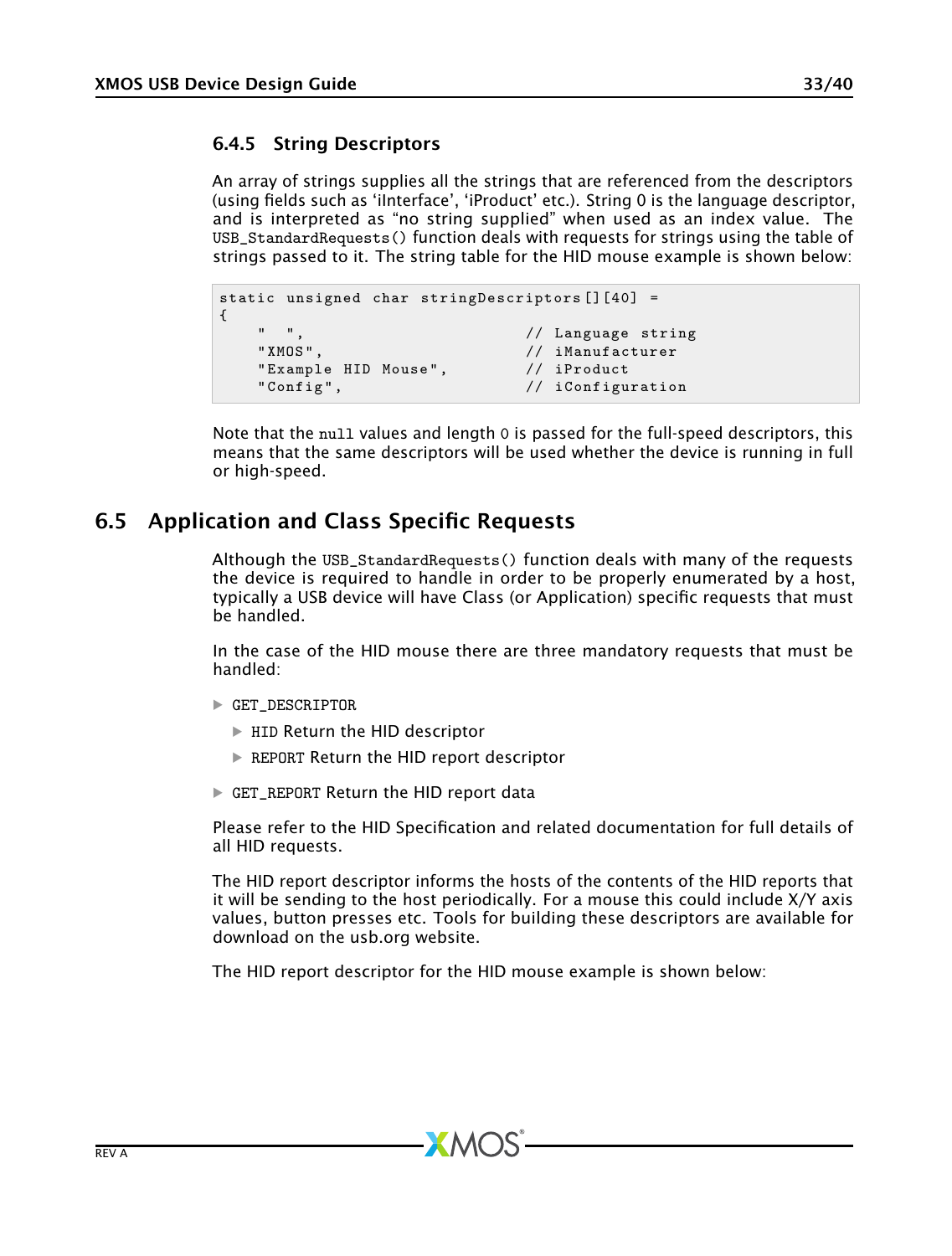| static unsigned char hidReportDescriptor[] =<br>€ |                                                        |
|---------------------------------------------------|--------------------------------------------------------|
| $0x05$ , $0x01$ ,                                 | // Usage page (desktop)                                |
| 0x09.0x02.                                        | // Usage (mouse)                                       |
| $0xA1$ , $0x01$ ,                                 | // Collection (app)                                    |
| $0x05$ , $0x09$ ,                                 | // Usage page (buttons)                                |
| 0x19, 0x01,                                       |                                                        |
| 0x29, 0x03,                                       |                                                        |
| $0x15$ , $0x00$ ,                                 | // Logical min (0)                                     |
| $0x25$ , $0x01$ ,                                 | $\frac{1}{2}$ // Logical max (1)                       |
| 0x95, 0x03,<br><b>Contract Contract</b>           | // Report count (3)                                    |
| 0x75, 0x01,                                       | // Report size (1)                                     |
| 0x81, 0x02,                                       | // Input (Data, Absolute)                              |
| 0x95, 0x01,                                       | $//$ Report count $(1)$                                |
| $0x75$ , $0x05$ ,                                 | // Report size (5)                                     |
| 0x81, 0x03,                                       | // Input (Absolute, Constant)                          |
| $0x05$ , $0x01$ ,                                 | // Usage page (desktop)                                |
| 0x09, 0x01,                                       | // Usage (pointer)                                     |
| 0xA1, 0x00,                                       | // Collection (phys)                                   |
| 0x09, 0x30,                                       | // Usage (x)                                           |
| $0x09$ , $0x31$ , $//$ Usage $(y)$                |                                                        |
|                                                   | $0x15$ , $0x81$ , $//$ Logical min $(-127)$            |
| $0x25$ , $0x7F$ ,                                 | $\frac{1}{2}$ // Logical max (127)                     |
| $0x75$ , $0x08$ ,                                 | // Report size (8)                                     |
| 0x95, 0x02,                                       | $//$ Report count $(2)$                                |
|                                                   | 0x81, POSITION_TYPE, // Input (Data, Rel=0x6, Abs=0x2) |
| $0xC0$ .                                          | // End collection                                      |
| 0x09, 0x38,                                       | // Usage (Wheel)                                       |
| 0x95, 0x01,                                       | // Report count (1)                                    |
| 0x81, 0x02,                                       | // Input (Data, Relative)                              |
| 0x09, 0x3C,                                       | // Usage (Motion Wakeup)                               |
| $0x15$ , $0x00$ ,                                 | $\frac{1}{2}$ // Logical min (0)                       |
| $0x25$ , $0x01$ ,                                 | $\frac{1}{2}$ Logical max (1)                          |
| $0x75$ , $0x01$ ,                                 | // Report size (1)                                     |
| 0x95, 0x01,                                       | // Report count (1)                                    |
| $0xB1$ , $0x22$ ,                                 | // Feature (No preferred, Variable)                    |
| 0x95, 0x07,                                       | // Report count (7)                                    |
| $0xB1$ , $0x01$ ,                                 | // Feature (Constant)                                  |
| $0 \times C0$                                     | // End collection                                      |

The request for this descriptor (and the other required requests) should be implemented before making the call to USB\_StandardRequests(). The programmer may decide not to make a call to USB\_StandardRequests if the request is fully handled. It is possible the programmer may choose to implement some functionality for a request, then allow USB\_StandardRequests() to finalize.

The complete code listing for the main endpoint 0 task is show below: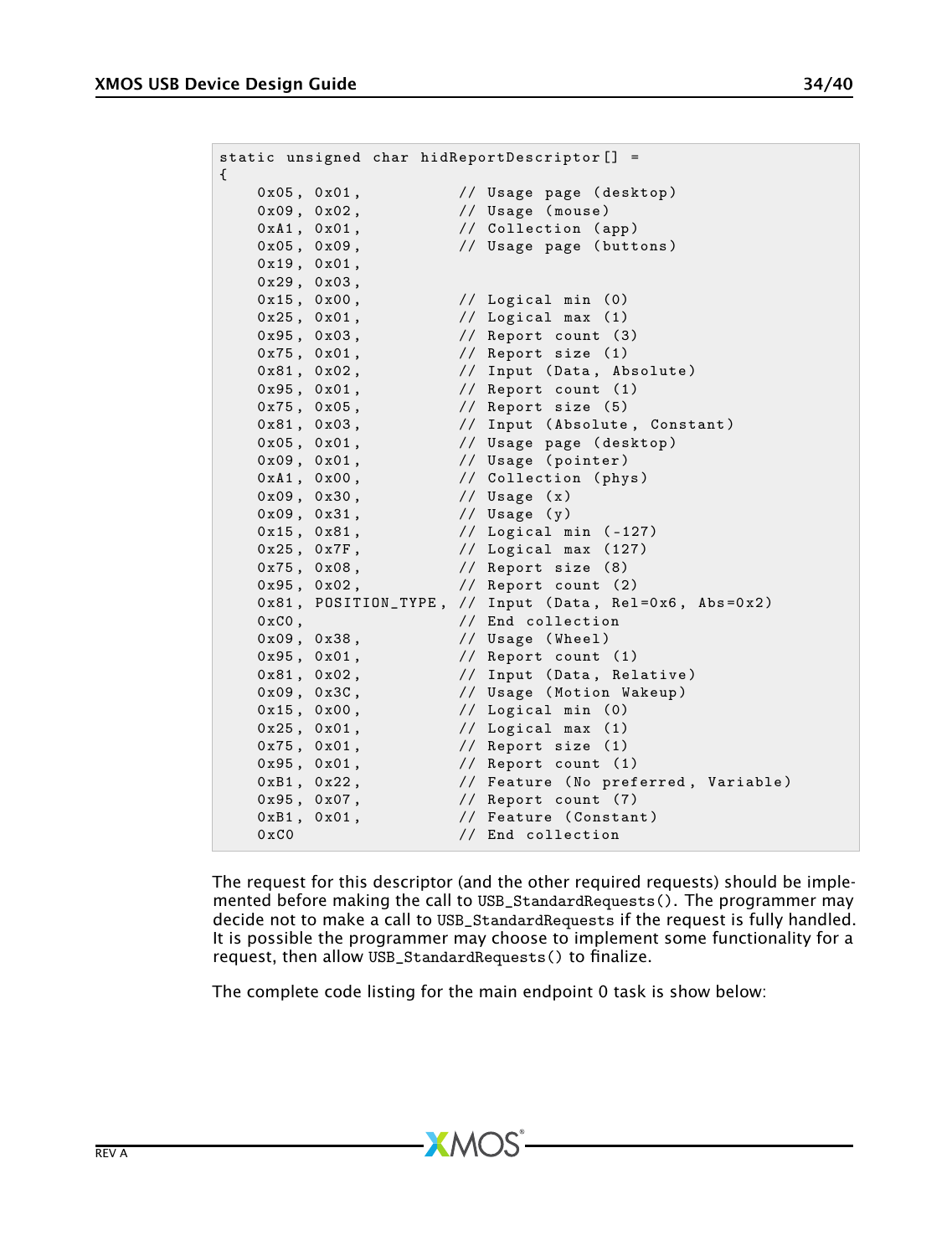{

{

```
void Endpoint0 ( chanend chan_ep0_out , chanend chan_ep0_in , chanend ?
   \hookrightarrow c_usb_test)
    USB_SetupPacket_t sp ;
    unsigned bmRequestType ;
    XUD_BusSpeed usbBusSpeed ;
    XUD_ep ep0_out = XUD_InitEp ( chan_ep0_out ) ;
    XUD_ep ep0_in = XUD_InitEp ( chan_ep0_in );
    // Set language string to US English
    stringDescriptors [0][0] = 0x9;
    stringDescriptors [0] [1] = 0x4;
    while (1)
          /* Returns 0 on success , < 0 for USB RESET */
         int retVal = USB_GetSetupPacket ( ep0_out , ep0_in , sp );
          if (! retVal )
          {
               /* Set retVal to non-zero, we expect it to get set to 0 if a
                 \hookrightarrow request is handled */
               retVal = 1;/* Stick bmRequest type back together for an easier parse ... */
               bmRequestType = ( sp . bmRequestType . Direction < <7) |
                                   ( sp . bmRequestType . Type < <5) |
                                   ( sp . bmRequestType . Recipient );
               if ( USE_XSCOPE )
               {
                    /* Stick bmRequest type back together for an easier parse
                       \leftrightarrow \ldots */
                    unsigned bm{e} \mathbf{F} and \mathbf{F} = (\text{sp.bm{e} \mathbf{F}) by \mathbf{F} and \mathbf{F} and \mathbf{F} are \mathbf{F} and \mathbf{F} are \mathbf{F} are \mathbf{F} and \mathbf{F} are \mathbf{F} are \mathbf{F} are \mathbf{F} are \mathbf{F} are ( sp . bmRequestType . Type < <5) |
                                                    ( sp . bmRequestType . Recipient );
                    if (( bmRequestType == USB_BMREQ_H2D_STANDARD_DEV ) &&
                         ( sp . bRequest == USB_SET_ADDRESS ))
                    {
                         debug_printf ("Address allocated %d\n", sp.wValue);
                    }
               }
               switch ( bmRequestType )
               {
                    /* Direction : Device -to - host
                     * Type : Standard
                     * Recipient : Interface
                     */
                    case USB_BMREQ_D2H_STANDARD_INT :
                         if ( sp . bRequest == USB_GET_DESCRIPTOR )
                         {
                              /* HID Interface is Interface 0 */
                              if ( sp. wIndex == 0){
                                    /* Look at Descriptor Type ( high - byte of wValue
                                      \leftrightarrow ) */
                                    unsigned short descriptorType = sp.wValue & 0<br>
\bigvee_{i=1}^{\infty}00;
                                    switch ( descriptorType )
                                   {
                                        case HID_HID :
                                             retVal = XUD_DoGetRequest ( ep0_out ,
                                                \leftrightarrow ep0_in, hidDescriptor,
```
size in the secretary of the special contract in the special contract of the special contract in the special contract of the special contract of the special contract of the special contract of the special contract of the s

REV A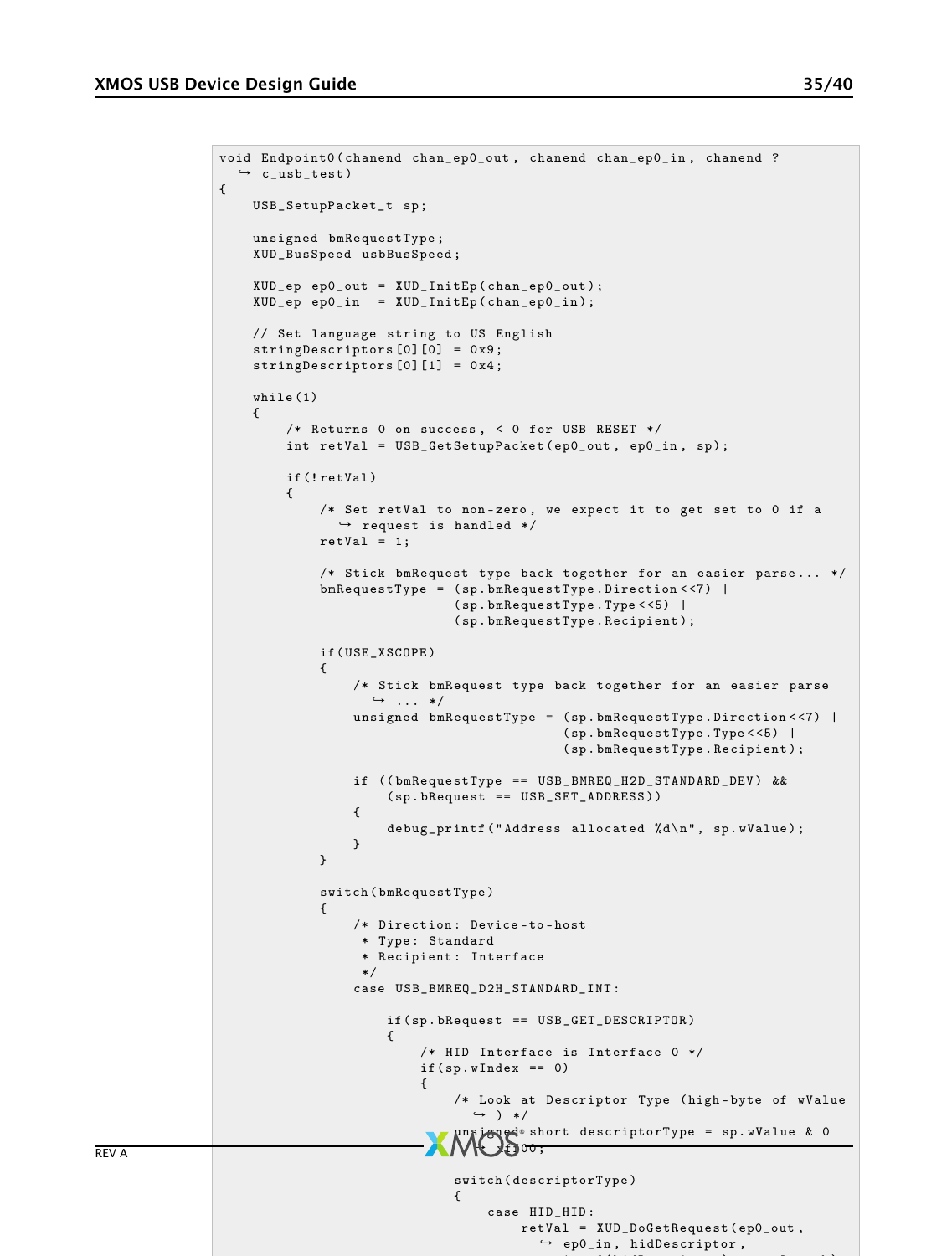The skeleton HidInterfaceClassRequests() function deals with any outstanding HID requests. See the USB HID Specification for full request details: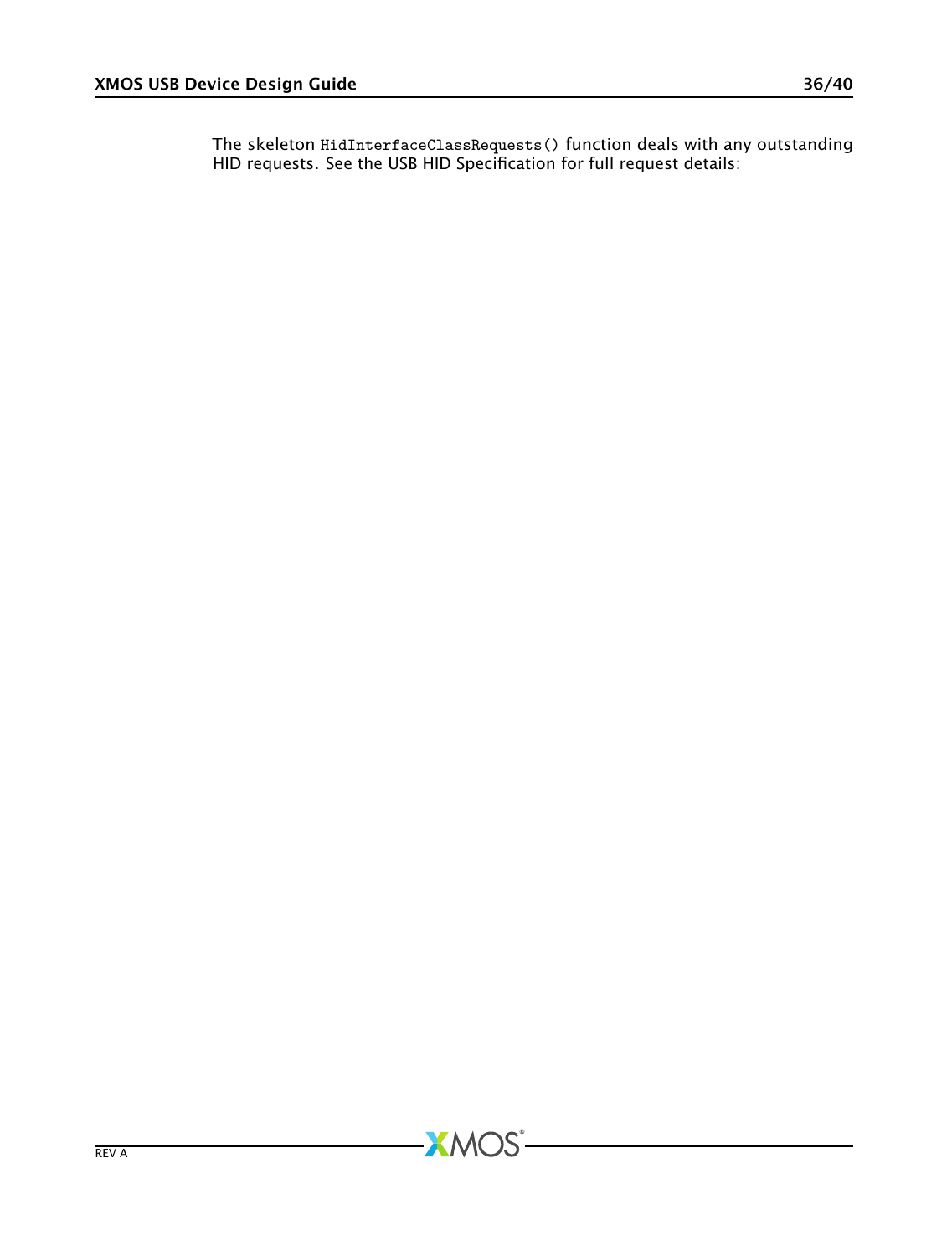{

```
int HidInterfaceClassRequests ( XUD_ep c_ep0_out , XUD_ep c_ep0_in ,
        USB_SetupPacket_t sp )
   unsigned buffer [64];
   unsigned tmp ;
   switch ( sp . bRequest )
   {
        case HID_GET_REPORT :
            /* Mandatory. Allows sending of report over control pipe */
            /* Send a hid report - note the use of asm due to shared mem */
            asm("ldaw %0, dp[g_reportBuffer]": "=r"(tmp));asm ("ldw %0, %1[0]": "=r"(tmp) : "r"(tmp));
            buffer [0] = tmp;return XUD_DoGetRequest ( c_ep0_out , c_ep0_in ,
                        (buffer, unsigned char []), 4, sp.wLength);
            break ;
        case HID_GET_IDLE :
            /* Return the current Idle rate - optional for a HID mouse */
            /* Do nothing - i.e. STALL */
            break ;
        case HID_GET_PROTOCOL :
            /* Required only devices supporting boot protocol devices ,
             * which this example does not */
            /* Do nothing - i.e. STALL */
            break ;
        case HID_SET_REPORT :
           /* The host sends an Output or Feature report to a HID
             * using a cntrol transfer - optional */
            /* Do nothing - i.e. STALL */
            break ;
        case HID_SET_IDLE :
            /* Set the current Idle rate - this is optional for a HID mouse
             * ( Bandwidth can be saved by limiting the frequency that an
             * interrupt IN EP when the data hasn 't changed since the last
             * report */
            /* Do nothing - i.e. STALL */
            break ;
        case HID_SET_PROTOCOL :
           /* Required only devices supporting boot protocol devices ,
             * which this example does not */
            /* Do nothing - i.e. STALL */
            break ;
   }
   return 1;
```
}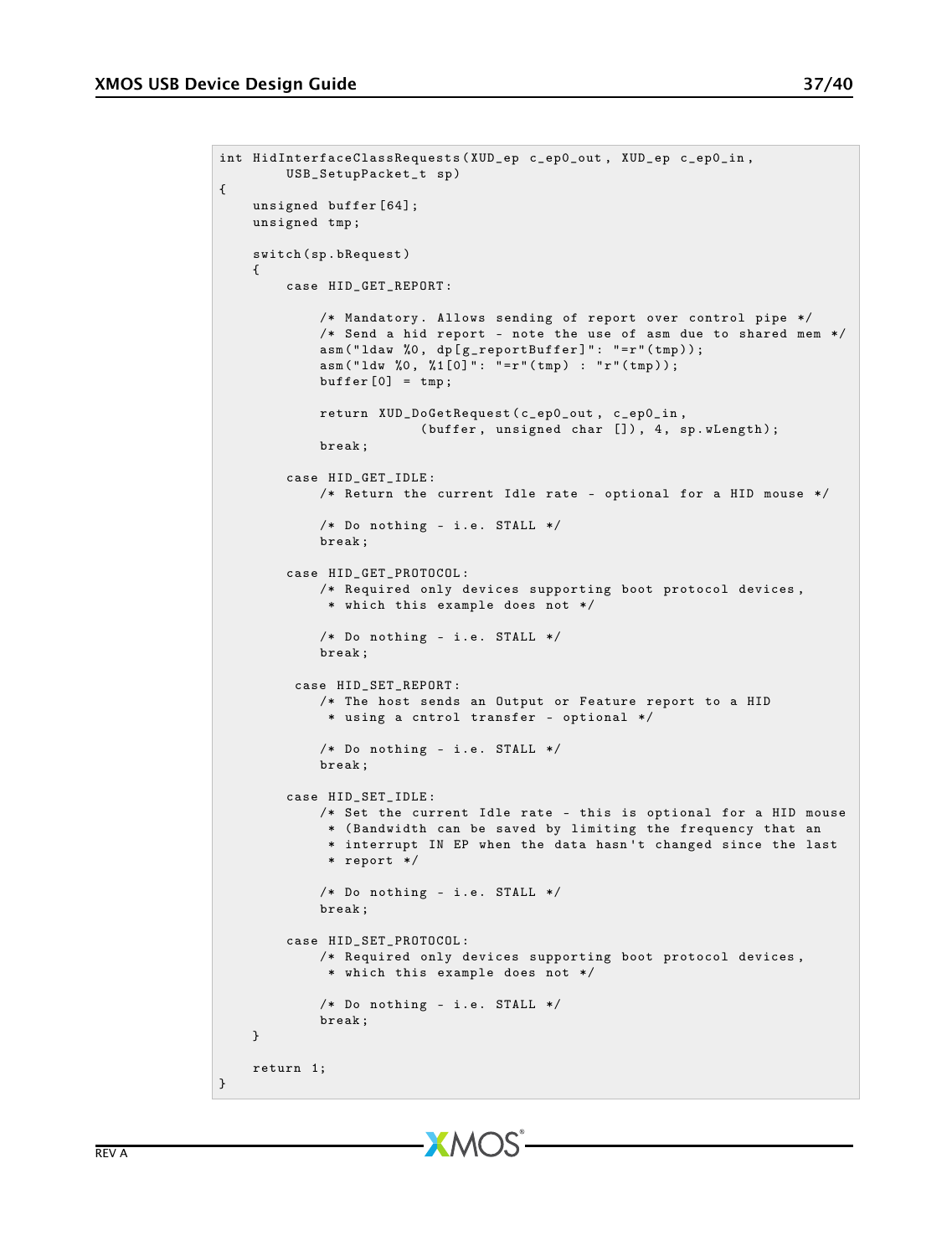If the HID request is not handles, the function returns 1. This results in USB\_StandardRequests() being called, and eventually the endpoint being STALLed to indicate an unknown request.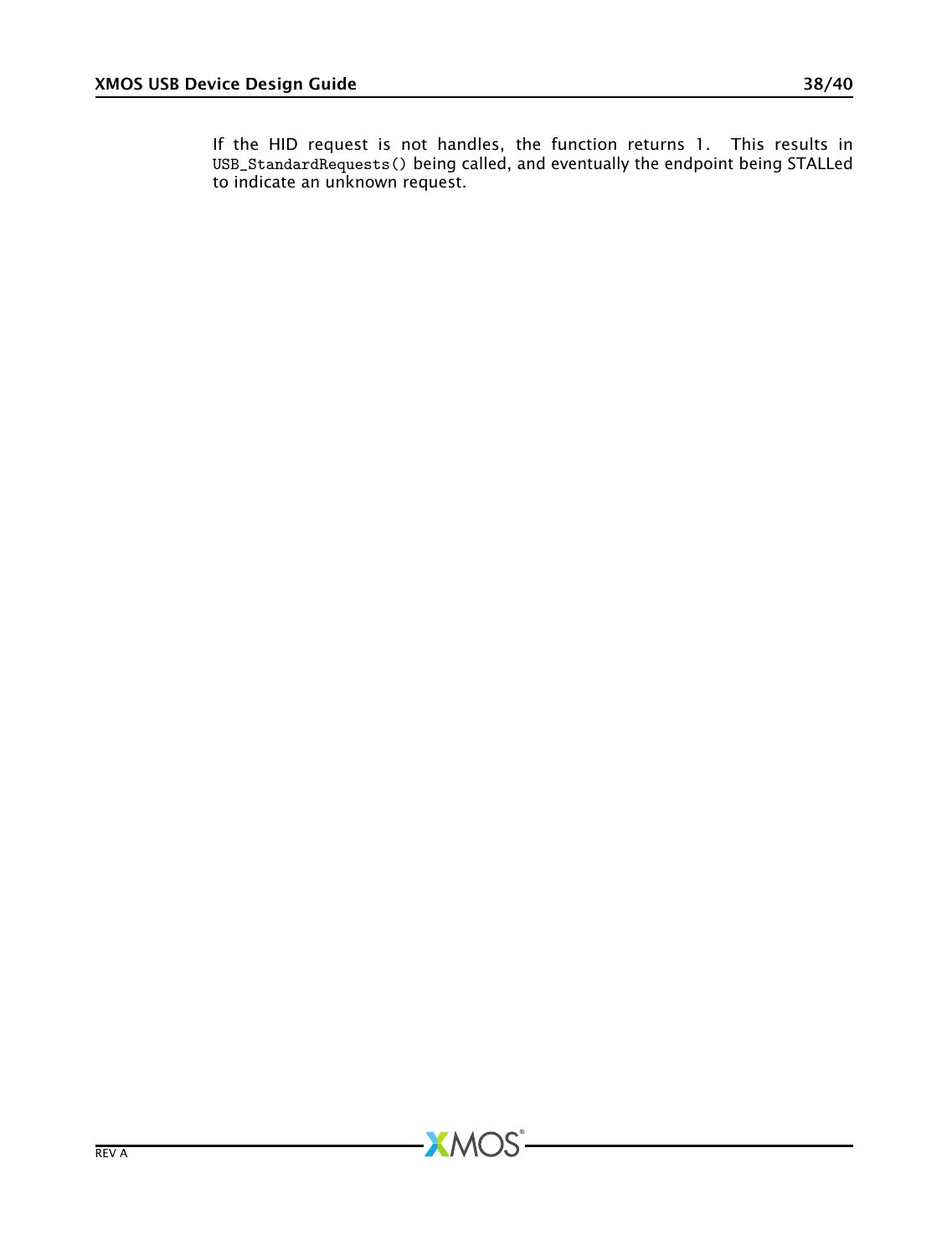# <span id="page-38-0"></span>7 L-Series Support

IN THIS CHAPTER

- · [Resource Requirements](#page-38-1)
- · [Ports/Pins](#page-38-2)
- · [Reset Requirements](#page-39-1)
- · [Building for L-Series](#page-39-2)

The USB Device Library has been designed primarily for use with xCORE-USB (U-Series) devices. However, it does also support L-Series devices. This section describe the resource usage on the L-Series and changes required to build for L-Series devices.

## 7.1 Resource Requirements

<span id="page-38-1"></span>The resources used by the USB device and XUD libraries combined on an L-Series device are shown below:

| <b>Resource</b> | <b>Requirements</b>                                      |
|-----------------|----------------------------------------------------------|
| Logical Cores   | 2 plus one per endpoint                                  |
| Channels        | 2 for Endpoint0 and 1 additional per IN and OUT endpoint |
| <b>Timers</b>   | 4 timers                                                 |
| Clock blocks    | Clock block 0                                            |

*Note:* On the L-Series the XUD library uses clock block 0 and configures it to be clocked by the 60MHz clock from the ULPI transceiver. The ports it uses are in turn clocked from the clock block. Since clock block 0 is the default for all ports when enabled it is important that if a port is not required to be clocked from this 60MHz clock, then it is configured to use another clock block.

# 7.2 Ports/Pins

<span id="page-38-2"></span>The ports used for the physical connection to the external ULPI transceiver must be connected as shown in Figure [4.](#page-39-3)

In addition some ports are used internally when the XUD library is in operation. For example pins X0D2-X0D9, X0D26-X0D33 and X0D37-X0D43 on an XS1-L8-128 device should not be used.

Please refer to the device datasheet for further information on which ports are available.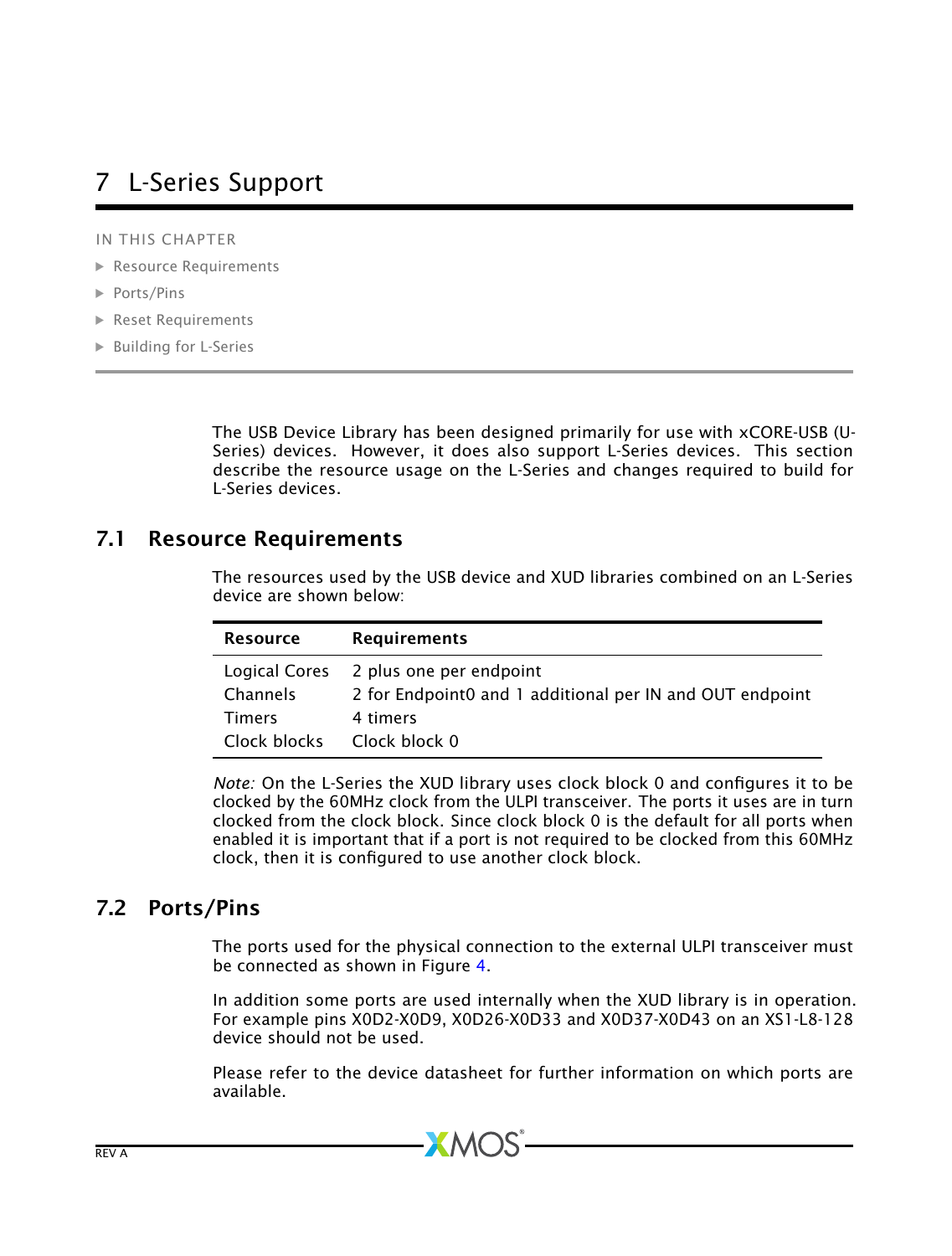<span id="page-39-0"></span>

|          | Pin   | Port             |                               |             | Signal          |
|----------|-------|------------------|-------------------------------|-------------|-----------------|
|          |       | 1b               | 4b                            | 8b          |                 |
|          | X0D12 | <b>P1E0</b>      |                               |             | <b>ULPI STP</b> |
|          | X0D13 | P <sub>1F0</sub> |                               |             | <b>ULPI NXT</b> |
|          | X0D14 |                  | P <sub>4</sub> C <sub>0</sub> | <b>P8B0</b> | ULPI_DATA[7:0]  |
|          | X0D15 |                  | <b>P4C1</b>                   | <b>P8B1</b> |                 |
|          | X0D16 |                  | P <sub>4</sub> D <sub>0</sub> | P8B2        |                 |
|          | X0D17 |                  | P <sub>4</sub> D <sub>1</sub> | <b>P8B3</b> |                 |
|          | X0D18 |                  | P <sub>4</sub> D <sub>2</sub> | P8B4        |                 |
|          | X0D19 |                  | P <sub>4</sub> D <sub>3</sub> | <b>P8B5</b> |                 |
| igure 4: | X0D20 |                  | P <sub>4</sub> C <sub>2</sub> | <b>P8B6</b> |                 |
| L-Series | X0D21 |                  | P <sub>4</sub> C <sub>3</sub> | <b>P8B7</b> |                 |
| reguired | X0D22 | <b>P1G0</b>      |                               |             | <b>ULPI DIR</b> |
| pin/port | X0D23 | P1H <sub>0</sub> |                               |             | <b>ULPI CLK</b> |
| nections | X0D24 | <b>P110</b>      |                               |             | ULPI RST N      |

<span id="page-39-3"></span>Figure 4: required pin/port con

# 7.3 Reset Requirements

<span id="page-39-2"></span><span id="page-39-1"></span>On the L-Series the XUD\_Manager requires a reset port and a reset clock block to be given.

# 7.4 Building for L-Series

Note: module\_usb\_device and module\_xud upon which it depends both support both U-Series and L-Series devices, but the xSOFTip Explorer will only perform resource estimation with the U-Series library.

Note: Also, tools before the 13.0 release do not support automatically changing a target library. Therefore, if using xTIMEcomposer pre-13.0 the Makefile generated will have to be modified in order to compile for an L-Series device. Open the Makefile and add the line MODULE\_LIBRARIES = xud\_l.